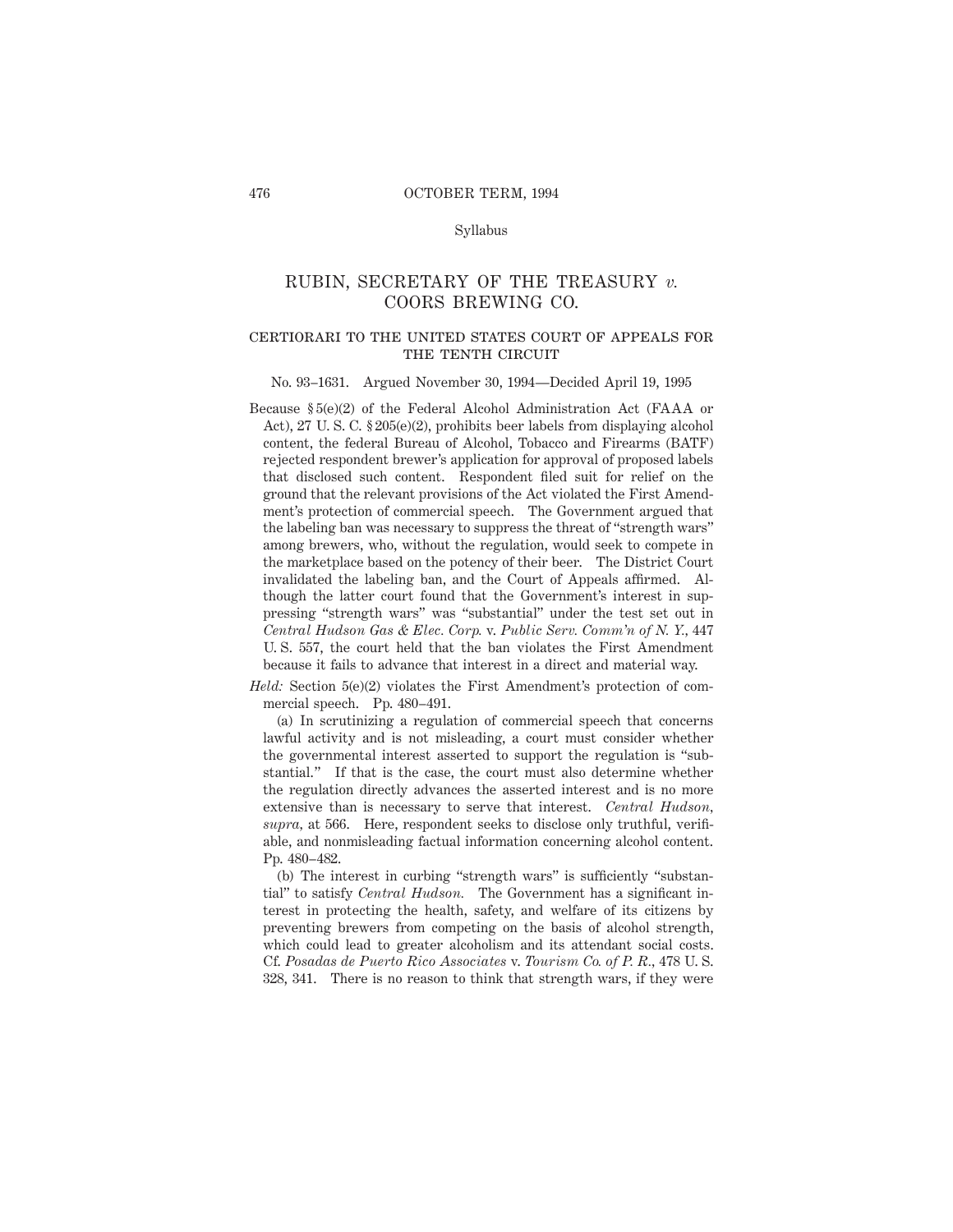#### Syllabus

to occur, would not produce the type of social harm that the Government hopes to prevent. However, the additional asserted interest in "facilitat[ing]" state efforts to regulate alcohol under the Twenty-first Amendment is not sufficiently substantial to meet *Central Hudson*'s requirement. Even if the Government possessed the authority to facilitate state powers, the Government has offered nothing to suggest that States are in need of federal assistance in this regard. *United States* v. *Edge Broadcasting Co.,* 509 U. S. 418, 431–435, distinguished. Pp. 483–486.

(c) Section 205(e)(2) fails *Central Hudson*'s requirement that the measure directly advance the asserted Government interest. The labeling ban cannot be said to advance the governmental interest in suppressing strength wars because other provisions of the FAAA and implementing regulations prevent § 205(e)(2) from furthering that interest in a direct and material fashion. Although beer advertising would seem to constitute a more influential weapon in any strength war than labels, the BATF regulations governing such advertising prohibit statements of alcohol content only in States that affirmatively ban such advertisements. Government regulations also permit the identification of certain beers with high alcohol content as "malt liquors," and they require disclosure of content on the labels of wines and spirits. There is little chance that § 205(e)(2) can directly and materially advance its aim, while other provisions of the same Act directly undermine and counteract its effects. Pp. 486–490.

(d) Section 205(e)(2) is more extensive than necessary, since available alternatives to the labeling ban—including directly limiting the alcohol content of beers, prohibiting marketing efforts emphasizing high alcohol strength, and limiting the ban to malt liquors, the segment of the beer market that allegedly is threatened with a strength war—would prove less intrusive to the First Amendment's protections for commercial speech. Pp. 490–491.

2 F. 3d 355, affirmed.

THOMAS, J., delivered the opinion of the Court, in which REHNQUIST, C. J., and O'Connor, Scalia, Kennedy, Souter, Ginsburg, and BREYER, JJ., joined. STEVENS, J., filed an opinion concurring in the judgment, *post,* p. 491.

*Deputy Solicitor General Kneedler* argued the cause for petitioner. With him on the briefs were *Solicitor General Days, Assistant Attorney General Hunger, Richard H. Seamon, Michael Jay Singer,* and *John S. Koppel.*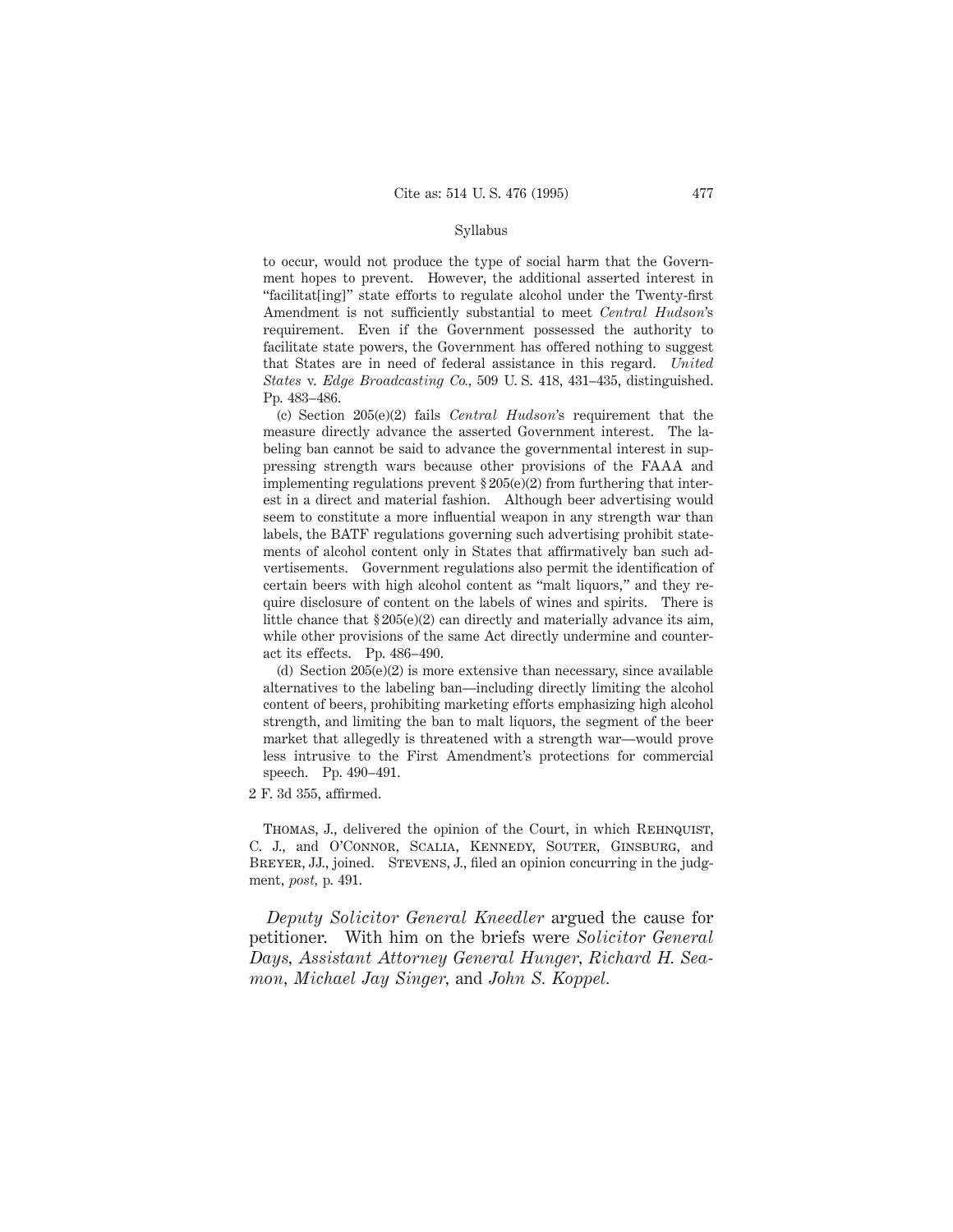*Bruce J. Ennis, Jr.,* argued the cause for respondent. With him on the brief were *Donald B. Verrilli, Jr., Paul M. Smith, Nory Miller, M. Caroline Turner,* and *Terrance D. Micek.*\*

# Justice Thomas delivered the opinion of the Court.

Section 5(e)(2) of the Federal Alcohol Administration Act prohibits beer labels from displaying alcohol content. We granted certiorari in this case to review the Tenth Circuit's holding that the labeling ban violates the First Amendment because it fails to advance a governmental interest in a direct and material way. Because  $\S5(e)(2)$  is inconsistent with the protections granted to commercial speech by the First Amendment, we affirm.

I

Respondent brews beer. In 1987, respondent applied to the Bureau of Alcohol, Tobacco and Firearms (BATF), an agency of the Department of the Treasury, for approval of proposed labels and advertisements that disclosed the alcohol content of its beer. BATF rejected the application on the ground that the Federal Alcohol Administration Act (FAAA or Act), 49 Stat. 977, 27 U. S. C. § 201 *et seq.*, prohibited disclosure of the alcohol content of beer on labels or in advertising. Respondent then filed suit in the District

<sup>\*</sup>Briefs of *amici curiae* urging reversal were filed for the Center for Science in the Public Interest by *Bruce A. Silverglade;* and for the Council of State Governments et al. by *Richard Ruda.*

Briefs of *amici curiae* urging affirmance were filed for the Association of National Advertisers, Inc., et al. by *Burt Neuborne, Gilbert H. Weil, Valerie Schulte,* and *John F. Kamp;* for Public Citizen by *David C. Vladeck;* for the United States Telephone Association et al. by *Michael W. McConnell, Kenneth S. Geller, Charles A. Rothfeld, William Barfield,* and *Gerald E. Murray;* and for the Washington Legal Foundation by *Charles Fried, Donald B. Ayer, Daniel J. Popeo,* and *Richard A. Samp.*

Briefs of *amici curiae* were filed for the Beer Institute by *P. Cameron DeVore, John J. Walsh,* and *Steven G. Brody;* and for the Wine Institute by *John C. Jeffries, Jr.*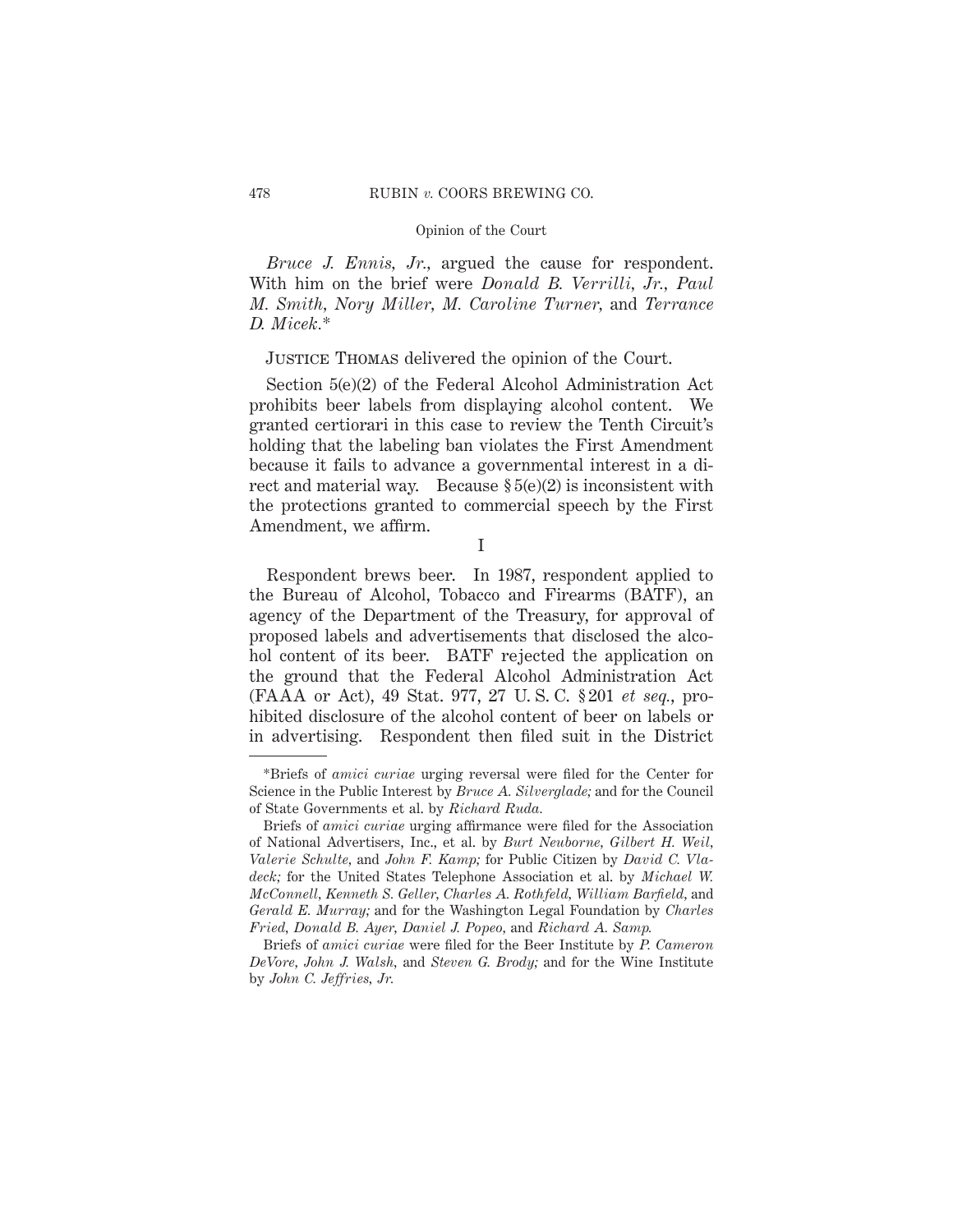Court for the District of Colorado seeking a declaratory judgment that the relevant provisions of the Act violated the First Amendment; respondent also sought injunctive relief barring enforcement of these provisions. The Government took the position that the ban was necessary to suppress the threat of "strength wars" among brewers, who, without the regulation, would seek to compete in the marketplace based on the potency of their beer.

The District Court granted the relief sought, but a panel of the Court of Appeals for the Tenth Circuit reversed and remanded. *Adolph Coors Co.* v. *Brady,* 944 F. 2d 1543 (1991). Applying the framework set out in *Central Hudson Gas & Elec. Corp.* v. *Public Serv. Comm'n of N. Y.,* 447 U. S. 557 (1980), the Court of Appeals found that the Government's interest in suppressing alcoholic "strength wars" was "substantial." *Brady, supra,* at 1547–1549. It further held, however, that the record provided insufficient evidence to determine whether the FAAA's ban on disclosure "directly advanced" that interest. *Id.*, at 1549–1551. The court remanded for further proceedings to ascertain whether a " 'reasonable fit'" existed between the ban and the goal of avoiding strength wars. *Id.*, at 1554.

After further factfinding, the District Court upheld the ban on the disclosure of alcohol content in advertising but invalidated the ban as it applied to labels. Although the Government asked the Tenth Circuit to review the invalidation of the labeling ban, respondent did not appeal the court's decision sustaining the advertising ban. On the case's second appeal, the Court of Appeals affirmed the District Court. *Adolph Coors Co.* v. *Bentsen,* 2 F. 3d 355 (1993). Following our recent decision in *Edenfield* v. *Fane,* 507 U. S. 761 (1993), the Tenth Circuit asked whether the Government had shown that the " 'challenged regulation advances [the Government's] interests in a direct and material way.'"  $2 \text{ F}$ . 3d, at 357 (quoting *Edenfield, supra,* at 767–768). After reviewing the record, the Court of Appeals concluded that the Government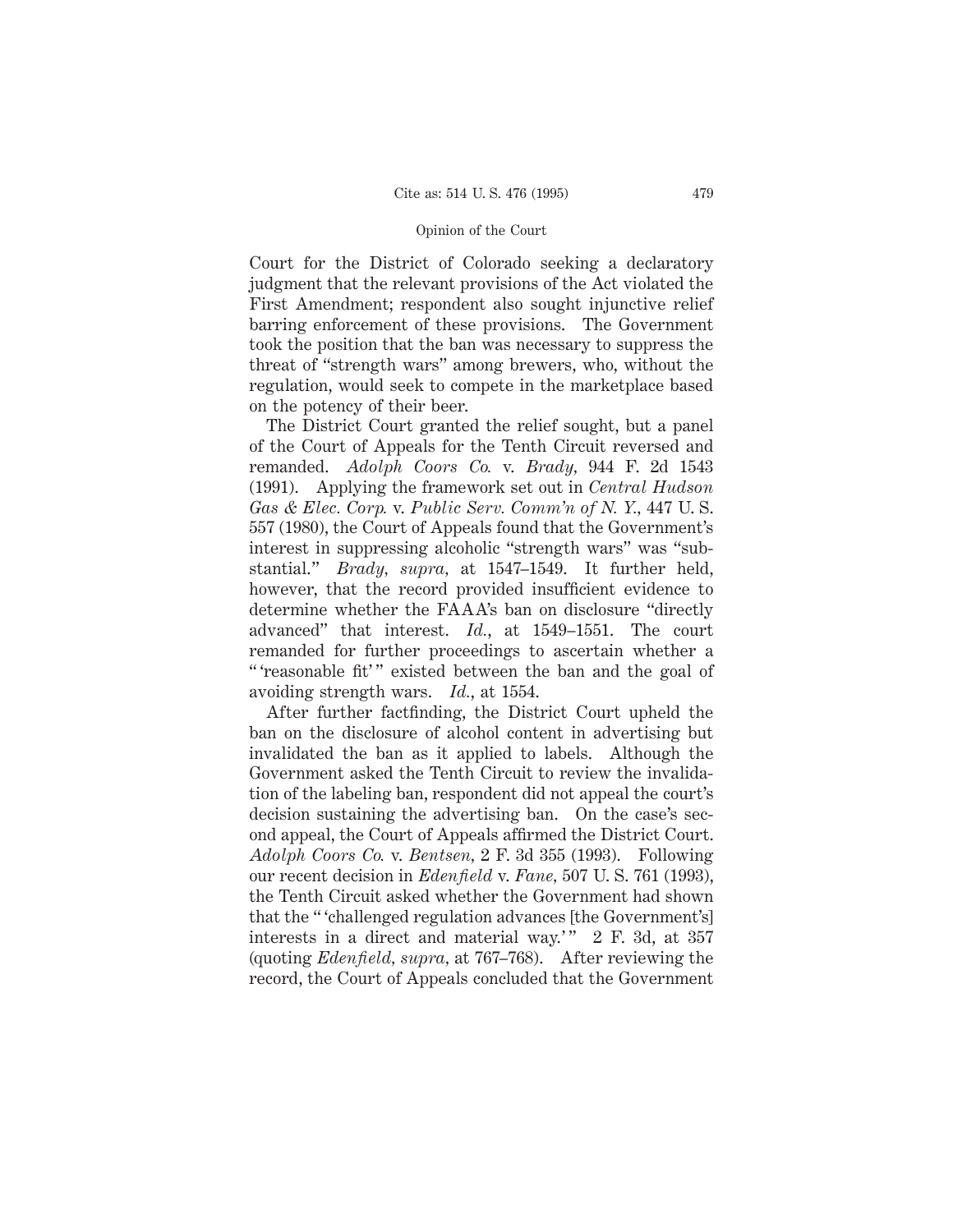had failed to demonstrate that the prohibition in any way prevented strength wars. The court found that there was no evidence of any relationship between the publication of factual information regarding alcohol content and competition on the basis of such content. 2 F. 3d, at 358–359.

We granted certiorari, 512 U. S. 1203 (1994), to review the Tenth Circuit's decision that § 205(e)(2) violates the First Amendment. We conclude that the ban infringes respondent's freedom of speech, and we therefore affirm.

II

A

Soon after the ratification of the Twenty-first Amendment, which repealed the Eighteenth Amendment and ended the Nation's experiment with Prohibition, Congress enacted the FAAA. The statute establishes national rules governing the distribution, production, and importation of alcohol and established a Federal Alcohol Administration to implement these rules. Section 5(e)(2) of the Act prohibits any producer, importer, wholesaler, or bottler of alcoholic beverages from selling, shipping, or delivering in interstate or foreign commerce any malt beverages, distilled spirits, or wines in bottles

"unless such products are bottled, packaged, and labeled in conformity with such regulations, to be prescribed by the Secretary of the Treasury, with respect to packaging, marking, branding, and labeling and size and fill of container . . . as will provide the consumer with adequate information as to the identity and quality of the products, the alcoholic content thereof (*except that statements of, or statements likely to be considered as statements of, alcoholic content of malt beverages are prohibited unless required by State law* and except that, in case of wines, statements of alcoholic content shall be required only for wines containing more than 14 per centum of alcohol by volume), the net contents of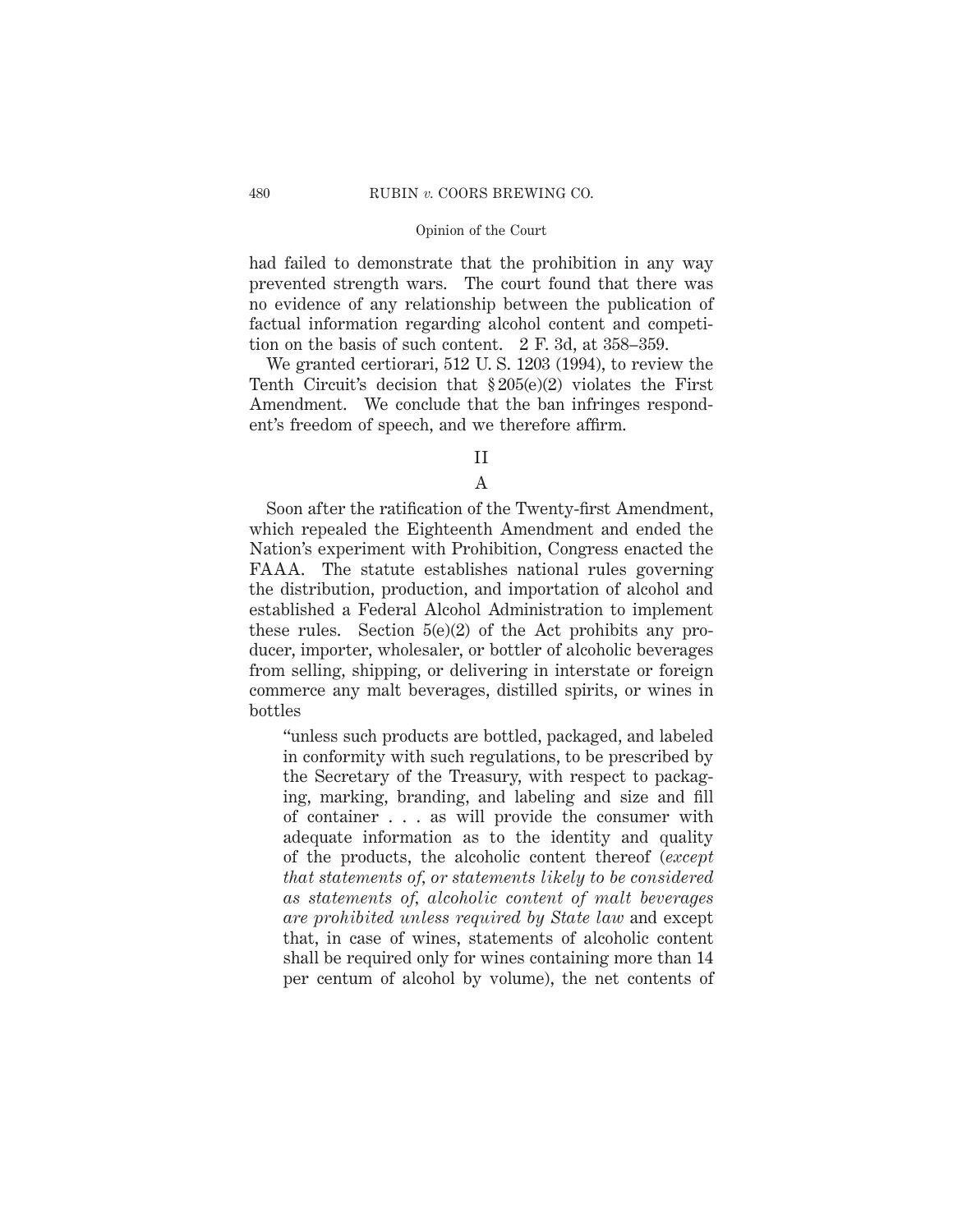the package, and the manufacturer or bottler or importer of the product."  $27 \text{ U.S. C. }$  \$205(e)(2) (emphasis added).

The Act defines "'malt beverage[s]'" in such a way as to include all beers and ales.  $\S 211(a)(7)$ .

Implementing regulations promulgated by BATF (under delegation of authority from the Secretary of the Treasury) prohibit the disclosure of alcohol content on beer labels. 27 CFR  $$7.26(a) (1994).<sup>1</sup>$  In addition to prohibiting numerical indications of alcohol content, the labeling regulations proscribe descriptive terms that suggest high content, such as "strong," "full strength," "extra strength," "high test," "high proof," "pre-war strength," and "full oldtime alcoholic strength." § 7.29(f). The prohibitions do not preclude labels from identifying a beer as "low alcohol," "reduced alcohol," "non-alcoholic," or "alcohol-free." *Ibid.;* see also §§ 7.26(b)–(d). By statute and by regulation, the labeling ban must give way if state law requires disclosure of alcohol content.

# B

Both parties agree that the information on beer labels constitutes commercial speech. Though we once took the position that the First Amendment does not protect commercial speech, see *Valentine* v*. Chrestensen,* 316 U. S. 52 (1942), we repudiated that position in *Virginia Bd. of Pharmacy* v*. Virginia Citizens Consumer Council, Inc.,* 425 U. S. 748 (1976). There we noted that the free flow of commercial information is "indispensable to the proper allocation of resources in a free enterprise system" because it informs the numerous private decisions that drive the system. *Id.*, at 765. Indeed, we observed that a "particular consumer's interest in the

<sup>1</sup> BATF has suspended § 7.26 to comply with the District Court's order enjoining the enforcement of that provision. 58 Fed. Reg. 21228 (1993). Pending the final disposition of this case, interim regulations permit the disclosure of alcohol content on beer labels. 27 CFR § 7.71 (1994).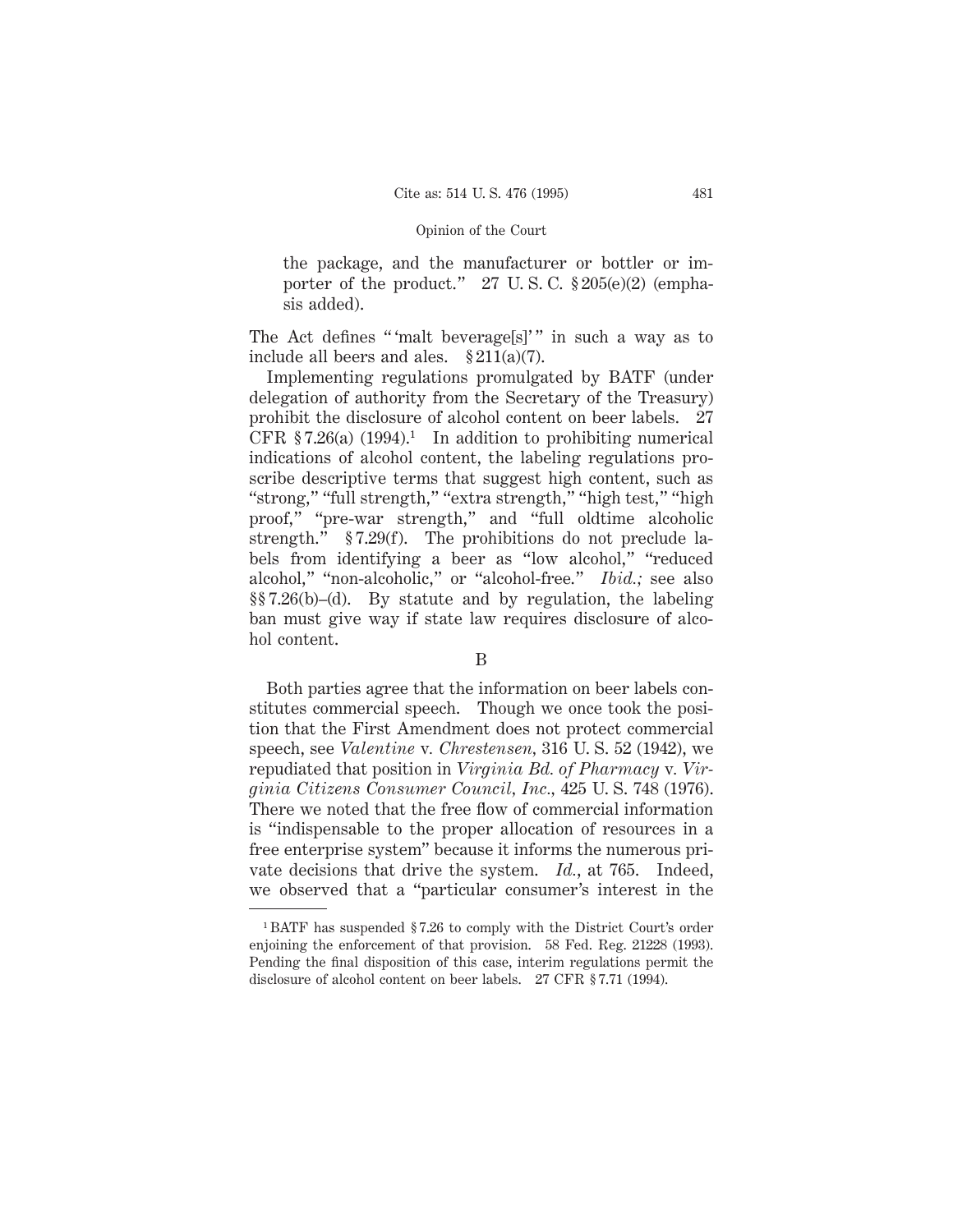free flow of commercial information . . . may be as keen, if not keener by far, than his interest in the day's most urgent political debate." *Id.*, at 763.

Still, *Virginia Board of Pharmacy* suggested that certain types of restrictions might be tolerated in the commercial speech area because of the nature of such speech. See *id.*, at 771–772, n. 24. In later decisions we gradually articulated a test based on " 'the "commonsense" distinction between speech proposing a commercial transaction, which occurs in an area traditionally subject to government regulation, and other varieties of speech.'" *Central Hudson*, 447 U.S., at 562 (quoting *Ohralik* v. *Ohio State Bar Assn.,* 436 U. S. 447, 455–456 (1978)). *Central Hudson* identified several factors that courts should consider in determining whether a regulation of commercial speech survives First Amendment scrutiny:

"For commercial speech to come within [the First Amendment], it at least must concern lawful activity and not be misleading. Next, we ask whether the asserted governmental interest is substantial. If both inquiries yield positive answers, we must determine whether the regulation directly advances the governmental interest asserted, and whether it is not more extensive than is necessary to serve that interest." 447 U. S., at 566.

We now apply *Central Hudson*'s test to § 205(e)(2).2

<sup>2</sup> The Government argues that *Central Hudson* imposes too strict a standard for reviewing  $\S 205(e)(2)$ , and urges us to adopt instead a far more deferential approach to restrictions on commercial speech concerning alcohol. Relying on *United States* v. *Edge Broadcasting Co.,* 509 U. S. 418 (1993), and *Posadas de Puerto Rico Associates* v. *Tourism Co. of P. R.,* 478 U. S. 328 (1986), the Government suggests that legislatures have broader latitude to regulate speech that promotes socially harmful activities, such as alcohol consumption, than they have to regulate other types of speech. Although *Edge Broadcasting* and *Posadas* involved the advertising of gambling activities, the Government argues that we also have applied this principle to speech concerning alcohol. See *California* v. *LaRue,* 409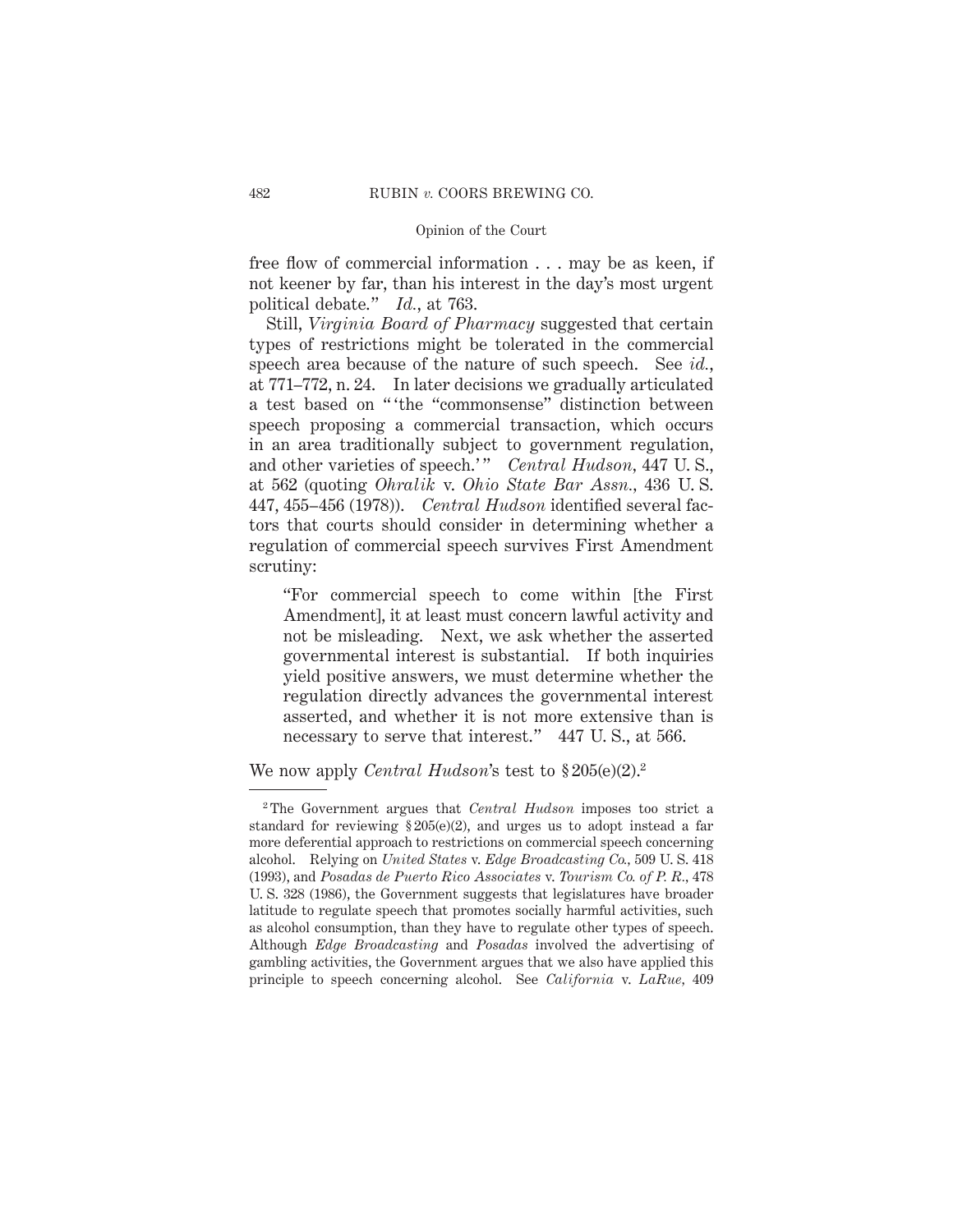### III

Both the lower courts and the parties agree that respondent seeks to disclose only truthful, verifiable, and nonmisleading factual information about alcohol content on its beer labels. Thus, our analysis focuses on the substantiality of the interest behind  $\S 205(e)(2)$  and on whether the labeling ban bears an acceptable fit with the Government's goal. A careful consideration of these factors indicates that § 205(e)(2) violates the First Amendment's protection of commercial speech.

A

The Government identifies two interests it considers sufficiently "substantial" to justify § 205(e)(2)'s labeling ban. First, the Government contends that  $\S 205(e)(2)$  advances Congress' goal of curbing "strength wars" by beer brewers who might seek to compete for customers on the basis of alcohol content. According to the Government, the FAAA's restriction prevents a particular type of beer drinker—one

Nor does *LaRue* support the Government's position. *LaRue* did not involve commercial speech about alcohol, but instead concerned the regulation of nude dancing in places where alcohol was served. 409 U. S., at 114.

U. S. 109, 138 (1972) (holding that States may ban nude dancing in bars and nightclubs that serve liquor).

Neither *Edge Broadcasting* nor *Posadas* compels us to craft an exception to the *Central Hudson* standard, for in both of those cases we applied the *Central Hudson* analysis. Indeed, *Edge Broadcasting* specifically avoided reaching the argument the Government makes here because the Court found that the regulation in question passed muster under *Central Hudson.* 509 U. S., at 425. To be sure, *Posadas* did state that the Puerto Rico Government could ban promotional advertising of casino gambling because it could have prohibited gambling altogether. 478 U. S., at 346. But the Court reached this argument only *after* it already had found that the state regulation survived the *Central Hudson* test. See 478 U. S., at 340–344. The Court raised the Government's point in response to an alternative claim that Puerto Rico's regulation was inconsistent with *Carey* v. *Population Services Int'l,* 431 U. S. 678 (1977), and *Bigelow* v. *Virginia,* 421 U. S. 809 (1975). *Posadas, supra,* at 345–346.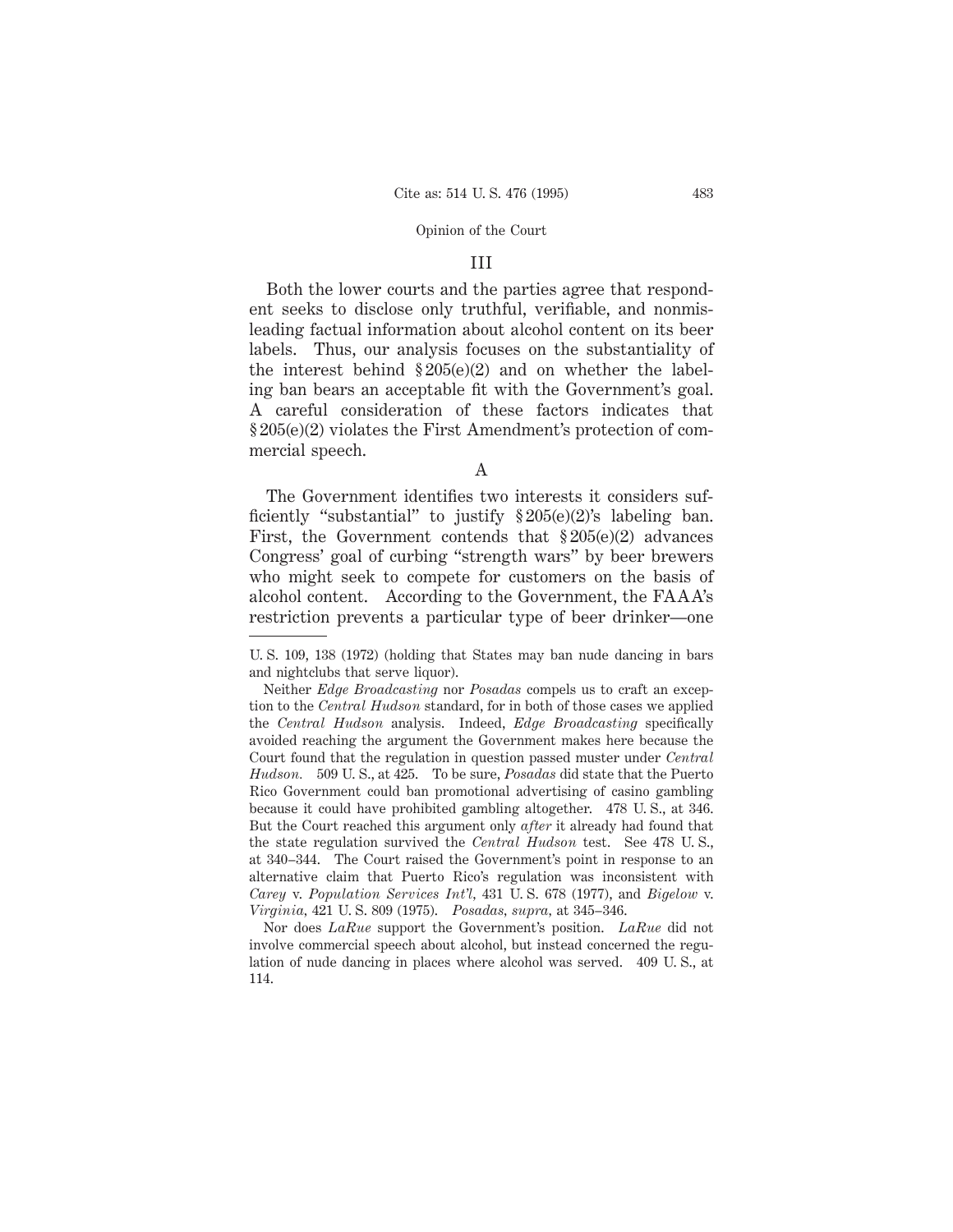who selects a beverage because of its high potency—from choosing beers solely for their alcohol content. In the Government's view, restricting disclosure of information regarding a particular product characteristic will decrease the extent to which consumers will select the product on the basis of that characteristic.

Respondent counters that Congress actually intended the FAAA to achieve the far different purpose of preventing brewers from making inaccurate claims concerning alcohol content. According to respondent, when Congress passed the FAAA in 1935, brewers did not have the technology to produce beer with alcohol levels within predictable tolerances—a skill that modern beer producers now possess. Further, respondent argues that the true policy guiding federal alcohol regulation is not aimed at suppressing strength wars. If such were the goal, the Government would not pursue the opposite policy with respect to wines and distilled spirits. Although  $\S 205(e)(2)$  requires BATF to promulgate regulations barring the disclosure of alcohol content on beer labels, it also orders BATF to *require* the disclosure of alcohol content on the labels of wines and spirits. See 27 CFR § 4.36 (1994) (wines); § 5.37 (distilled spirits).

Rather than suppressing the free flow of factual information in the wine and spirits markets, the Government seeks to control competition on the basis of strength by monitoring distillers' promotions and marketing. Respondent quite correctly notes that the general thrust of federal alcohol policy appears to favor greater disclosure of information, rather than less. This also seems to be the trend in federal regulation of other consumer products as well. See, *e. g.,* Nutrition Labeling and Education Act of 1990, Pub. L. 101–535, 104 Stat. 2353, as amended (requiring labels of food products sold in the United States to display nutritional information).

Respondent offers a plausible reading of the purpose behind § 205(e)(2), but the prevention of misleading statements of alcohol content need not be the exclusive Government in-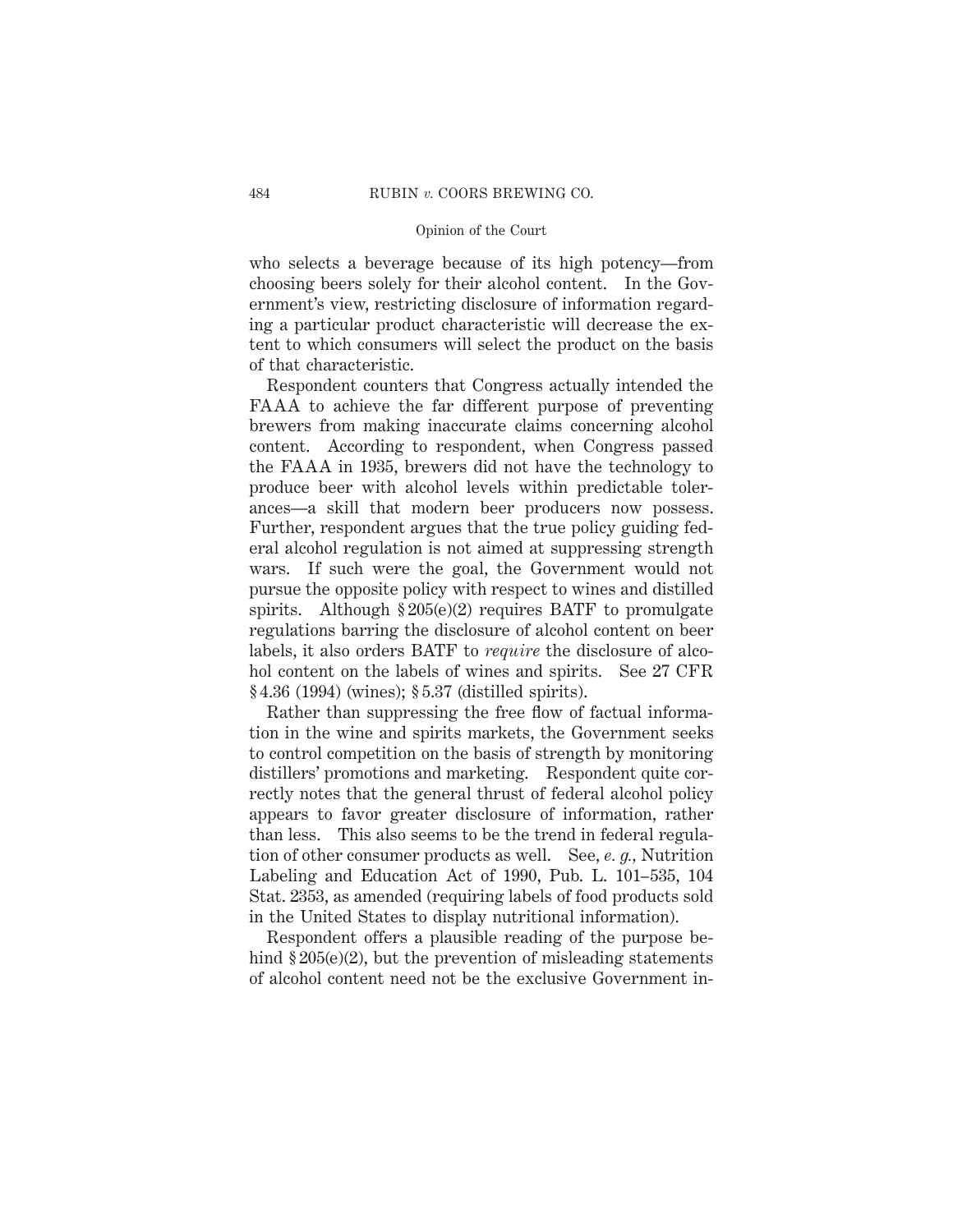terest served by § 205(e)(2). In *Posadas de Puerto Rico Associates* v. *Tourism Co. of P. R.,* 478 U. S. 328, 341 (1986), we found that the Puerto Rico Legislature's interest in promoting the health, safety, and welfare of its citizens by reducing their demand for gambling provided a sufficiently "substantial" governmental interest to justify the regulation of gambling advertising. So too the Government here has a significant interest in protecting the health, safety, and welfare of its citizens by preventing brewers from competing on the basis of alcohol strength, which could lead to greater alcoholism and its attendant social costs. Both panels of the Court of Appeals that heard this case concluded that the goal of suppressing strength wars constituted a substantial interest, and we cannot say that their conclusion is erroneous. We have no reason to think that strength wars, if they were to occur, would not produce the type of social harm that the Government hopes to prevent.

The Government attempts to bolster its position by arguing that the labeling ban not only curbs strength wars, but also "facilitates" state efforts to regulate alcohol under the Twenty-first Amendment. The Solicitor General directs us to *United States* v. *Edge Broadcasting Co.,* 509 U. S. 418 (1993), in which we upheld a federal law that prohibited lottery advertising by radio stations located in States that did not operate lotteries. That case involved a station located in North Carolina (a nonlottery State) that broadcast lottery advertisements primarily into Virginia (a State with a lottery). We upheld the statute against First Amendment challenge in part because it supported North Carolina's antigambling policy without unduly interfering with States that sponsored lotteries. *Id.*, at 431–435. In this case, the Government claims that the interest behind § 205(e)(2) mirrors that of the statute in *Edge Broadcasting* because it prohibits disclosure of alcohol content only in States that do not affirmatively require brewers to provide that information. In the Government's view, this saves States that might wish to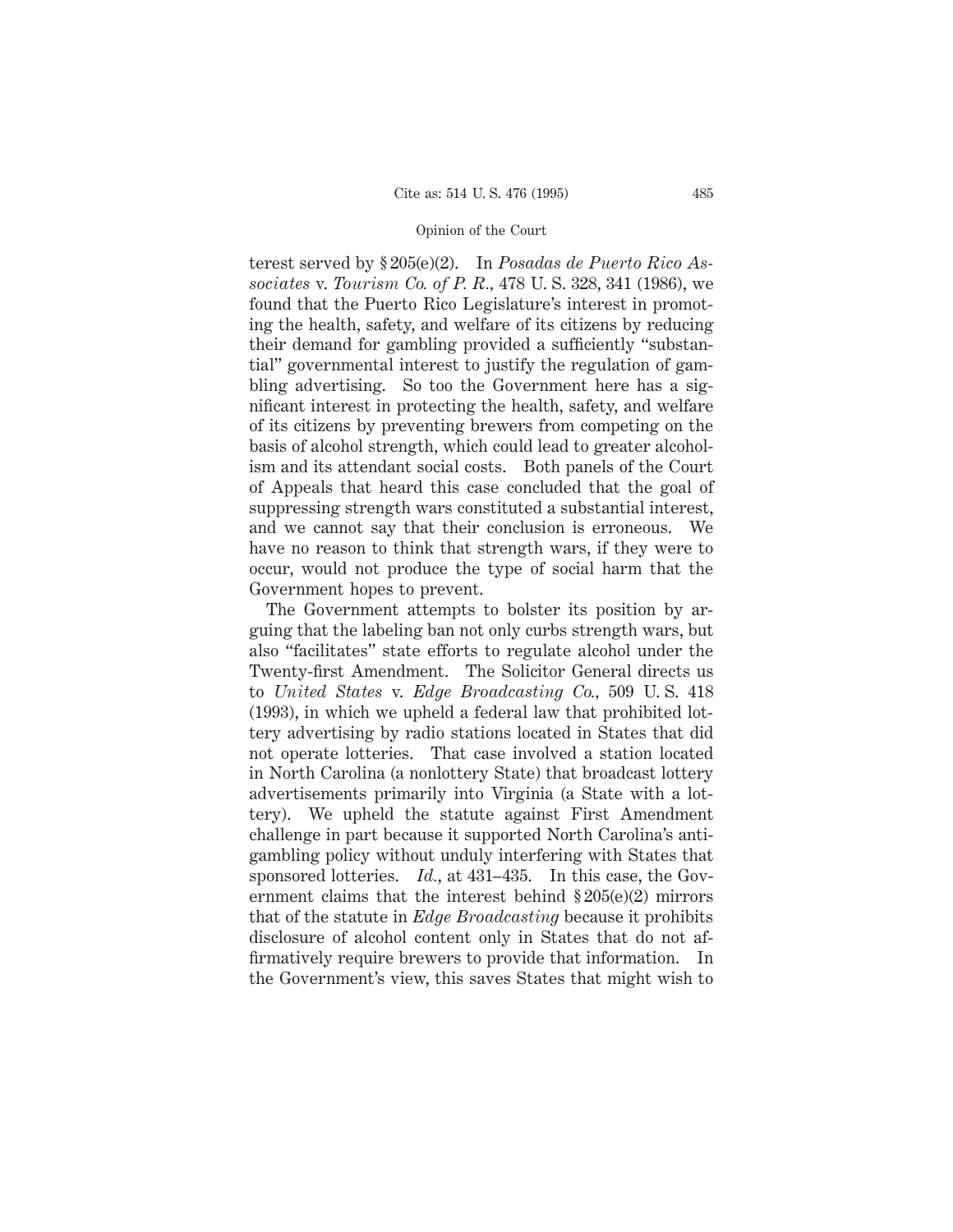ban such labels the trouble of enacting their own legislation, and it discourages beer drinkers from crossing state lines to buy beer they believe is stronger.

We conclude that the Government's interest in preserving state authority is not sufficiently substantial to meet the requirements of *Central Hudson.* Even if the Federal Government possessed the broad authority to facilitate state powers, in this case the Government has offered nothing that suggests that States are in need of federal assistance. States clearly possess ample authority to ban the disclosure of alcohol content—subject, of course, to the same First Amendment restrictions that apply to the Federal Government. Unlike the situation in *Edge Broadcasting,* the policies of some States do not prevent neighboring States from pursuing their own alcohol-related policies within their respective borders. One State's decision to permit brewers to disclose alcohol content on beer labels will not preclude neighboring States from effectively banning such disclosure of that information within their borders.

B

The remaining *Central Hudson* factors require that a valid restriction on commercial speech directly advance the governmental interest and be no more extensive than necessary to serve that interest. We have said that "[t]he last two steps of the *Central Hudson* analysis basically involve a consideration of the 'fit' between the legislature's ends and the means chosen to accomplish those ends." *Posadas, supra,* at 341. The Tenth Circuit found that § 205(e)(2) failed to advance the interest in suppressing strength wars sufficiently to justify the ban. We agree.

Just two Terms ago, in *Edenfield* v. *Fane,* 507 U. S. 761 (1993), we had occasion to explain the *Central Hudson* factor concerning whether the regulation of commercial speech "directly advances the governmental interest asserted." *Central Hudson,* 447 U. S., at 566. In *Edenfield,* we decided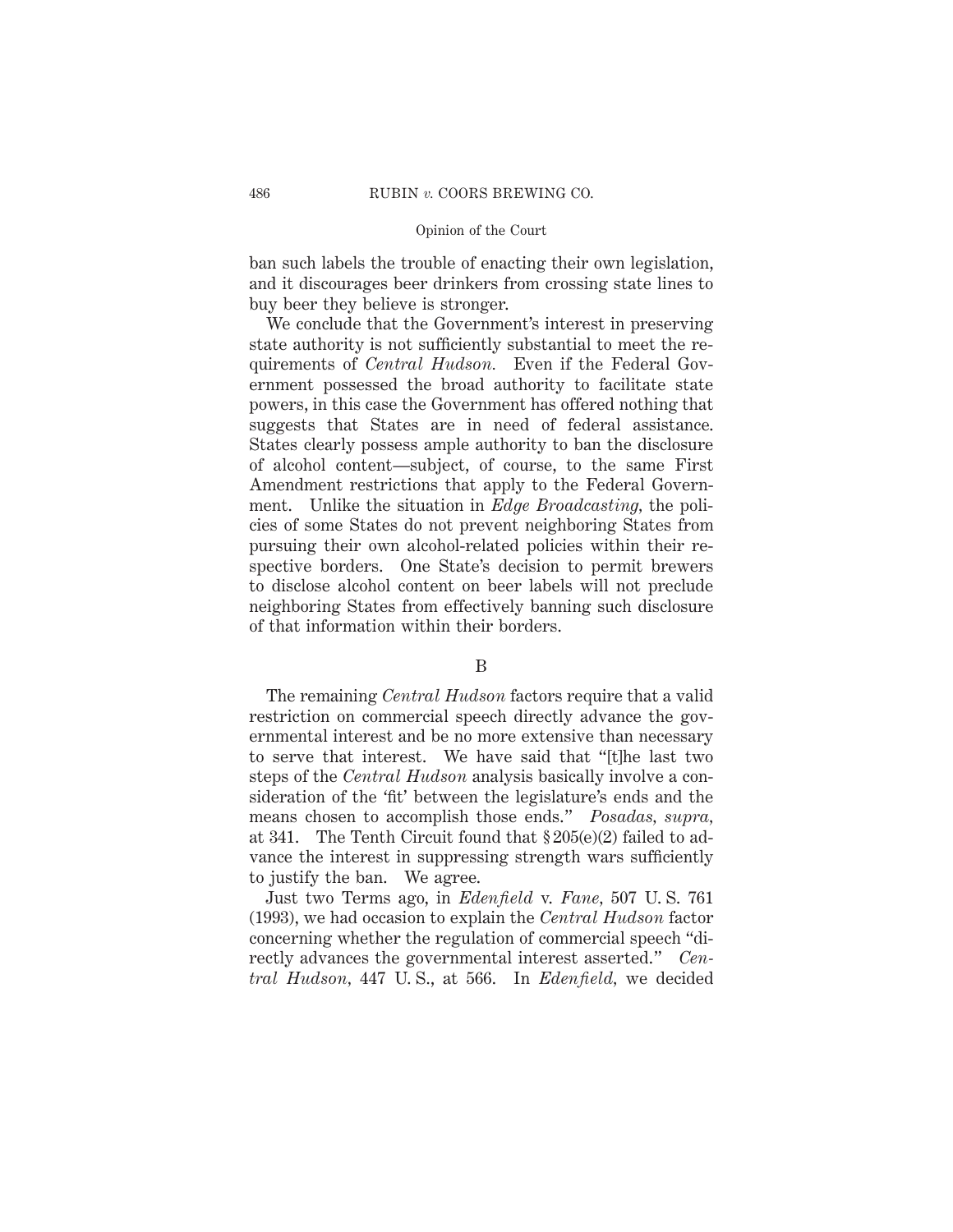that the Government carries the burden of showing that the challenged regulation advances the Government's interest "in a direct and material way." 507 U.S., at 767. That burden "is not satisfied by mere speculation or conjecture; rather, a governmental body seeking to sustain a restriction on commercial speech must demonstrate that the harms it recites are real and that its restriction will in fact alleviate them to a material degree." *Id.*, at 770–771. We cautioned that this requirement was critical; otherwise, "a State could with ease restrict commercial speech in the service of other objectives that could not themselves justify a burden on commercial expression." *Id.,* at 771.

The Government attempts to meet its burden by pointing to current developments in the consumer market. It claims that beer producers are already competing and advertising on the basis of alcohol strength in the "malt liquor" segment of the beer market.3 The Government attempts to show that this competition threatens to spread to the rest of the market by directing our attention to respondent's motives in bringing this litigation. Respondent allegedly suffers from consumer misperceptions that its beers contain less alcohol than other brands. According to the Government, once respondent gains relief from  $\S 205(e)(2)$ , it will use its labels to overcome this handicap.

Under the Government's theory, § 205(e)(2) suppresses the threat of such competition by preventing consumers from choosing beers on the basis of alcohol content. It is assuredly a matter of "common sense," Brief for Petitioner 27, that a restriction on the advertising of a product characteristic will decrease the extent to which consumers select a product on the basis of that trait. In addition to common sense, the Government urges us to turn to history as a guide. Ac-

<sup>&</sup>lt;sup>3</sup> "Malt liquor' is the term used to designate those malt beverages with the highest alcohol content . . . . Malt liquors represent approximately three percent of the malt beverage market." *Adolph Coors Co.* v. *Bentsen,* 2 F. 3d 355, 358, n. 4 (CA10 1993).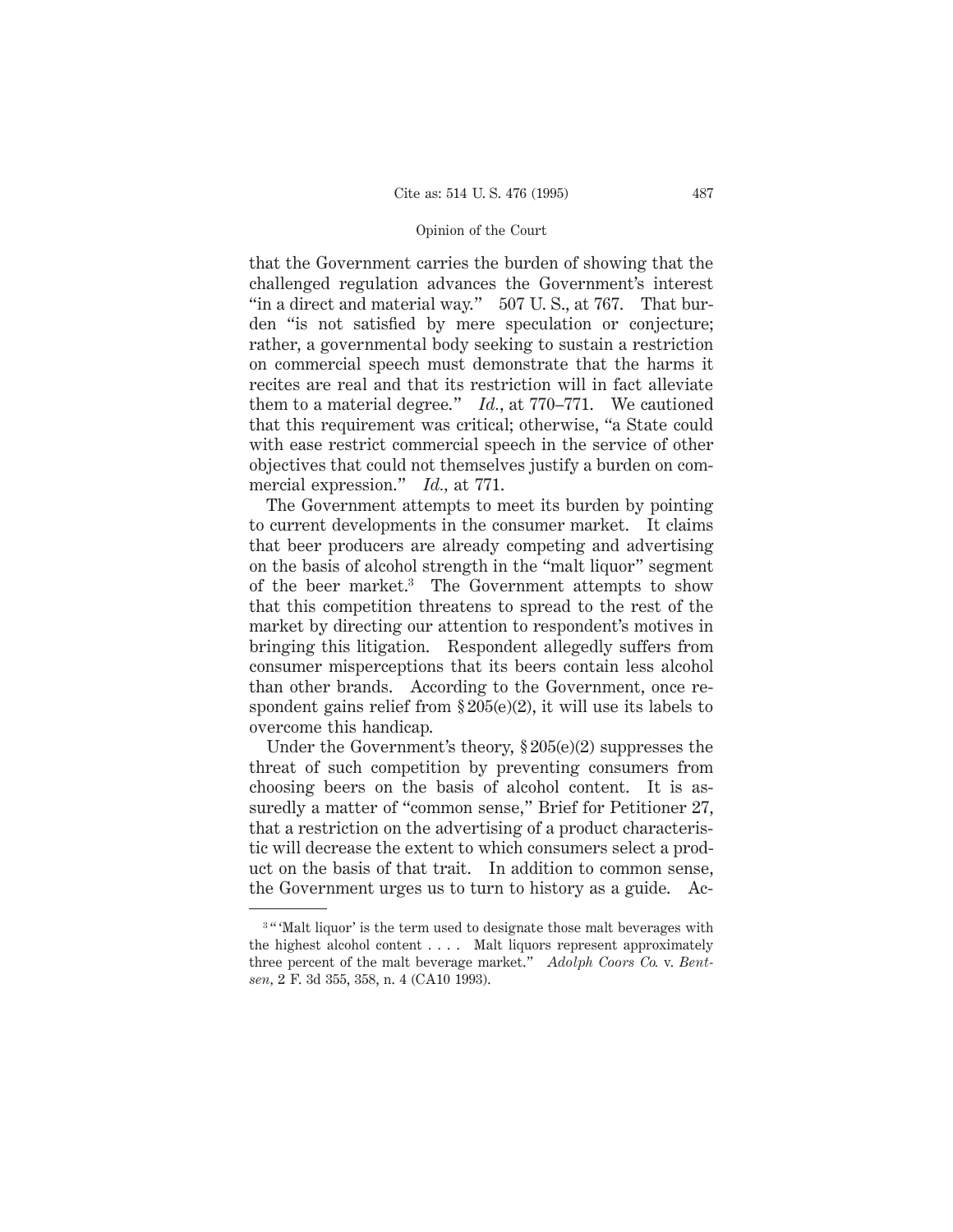cording to the Government, at the time Congress enacted the FAAA, the use of labels displaying alcohol content had helped produce a strength war. Section 205(e)(2) allegedly relieved competitive pressures to market beer on the basis of alcohol content, resulting over the long term in beers with lower alcohol levels.

We conclude that  $\S 205(e)(2)$  cannot directly and materially advance its asserted interest because of the overall irrationality of the Government's regulatory scheme. While the laws governing labeling prohibit the disclosure of alcohol content unless required by state law, federal regulations apply a contrary policy to beer advertising. 27 U. S. C.  $\S 205(f)(2)$ ; 27 CFR  $\S 7.50$  (1994). Like  $\S 205(e)(2)$ , these restrictions prohibit statements of alcohol content in advertising, but, unlike  $\S 205(e)(2)$ , they apply only in States that affirmatively prohibit such advertisements. As only 18 States at best prohibit disclosure of content in advertisements, App. to Brief for Respondent 1a–12a, brewers remain free to disclose alcohol content in advertisements, but not on labels, in much of the country. The failure to prohibit the disclosure of alcohol content in advertising, which would seem to constitute a more influential weapon in any strength war than labels, makes no rational sense if the Government's true aim is to suppress strength wars.

Other provisions of the FAAA and its regulations similarly undermine  $$205(e)(2)$ 's efforts to prevent strength wars. While  $\S 205(e)(2)$  bans the disclosure of alcohol content on beer labels, it allows the exact opposite in the case of wines and spirits. Thus, distilled spirits may contain statements of alcohol content, 27 CFR § 5.37 (1994), and such disclosures are required for wines with more than 14 percent alcohol, 27 CFR § 4.36 (1994). If combating strength wars were the goal, we would assume that Congress would regulate disclosure of alcohol content for the strongest beverages as well as for the weakest ones. Further, the Government permits brewers to signal high alcohol content through use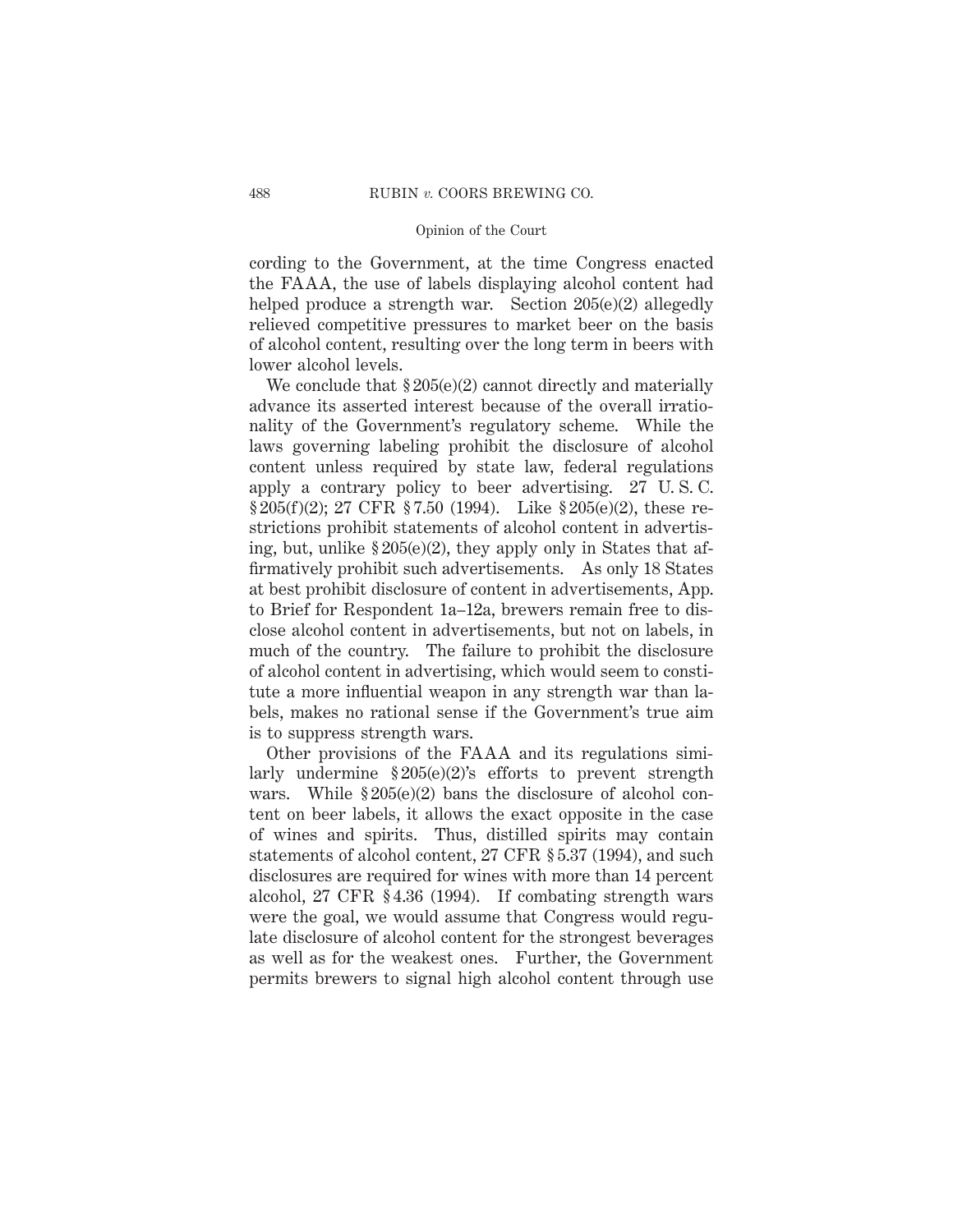of the term "malt liquor." Although the Secretary has proscribed the use of various colorful terms suggesting high alcohol levels, 27 CFR § 7.29(f) (1994), manufacturers still can distinguish a class of stronger malt beverages by identifying them as malt liquors. One would think that if the Government sought to suppress strength wars by prohibiting numerical disclosures of alcohol content, it also would preclude brewers from indicating higher alcohol beverages by using descriptive terms.

While we are mindful that respondent only appealed the constitutionality of  $\S 205(e)(2)$ , these exemptions and inconsistencies bring into question the purpose of the labeling ban. To be sure, the Government's interest in combating strength wars remains a valid goal. But the irrationality of this unique and puzzling regulatory framework ensures that the labeling ban will fail to achieve that end. There is little chance that § 205(e)(2) can directly and materially advance its aim, while other provisions of the same Act directly undermine and counteract its effects.

This conclusion explains the findings of the courts below. Both the District Court and the Court of Appeals found that the Government had failed to present any credible evidence showing that the disclosure of alcohol content would promote strength wars. In the District Court's words, "none of the witnesses, none of the depositions that I have read, no credible evidence that I have heard, lead[s] me to believe that giving alcoholic content on labels will in any way promote . . . strength wars." App. to Pet. for Cert. A–38. See also *Bentsen,* 2 F. 3d, at 359. Indeed, the District Court concluded that "[p]rohibiting the alcoholic content disclosure of malt beverages on labels has little, if anything, to do with the type of advertising that promotes strength wars." App. to Pet. for Cert. A-36.<sup>4</sup> As the FAAA's exceptions and reg-

<sup>4</sup> Not only was there little evidence that American brewers intend to increase alcohol content, but the lower courts also found that "in the United States . . . the vast majority of consumers . . . value taste and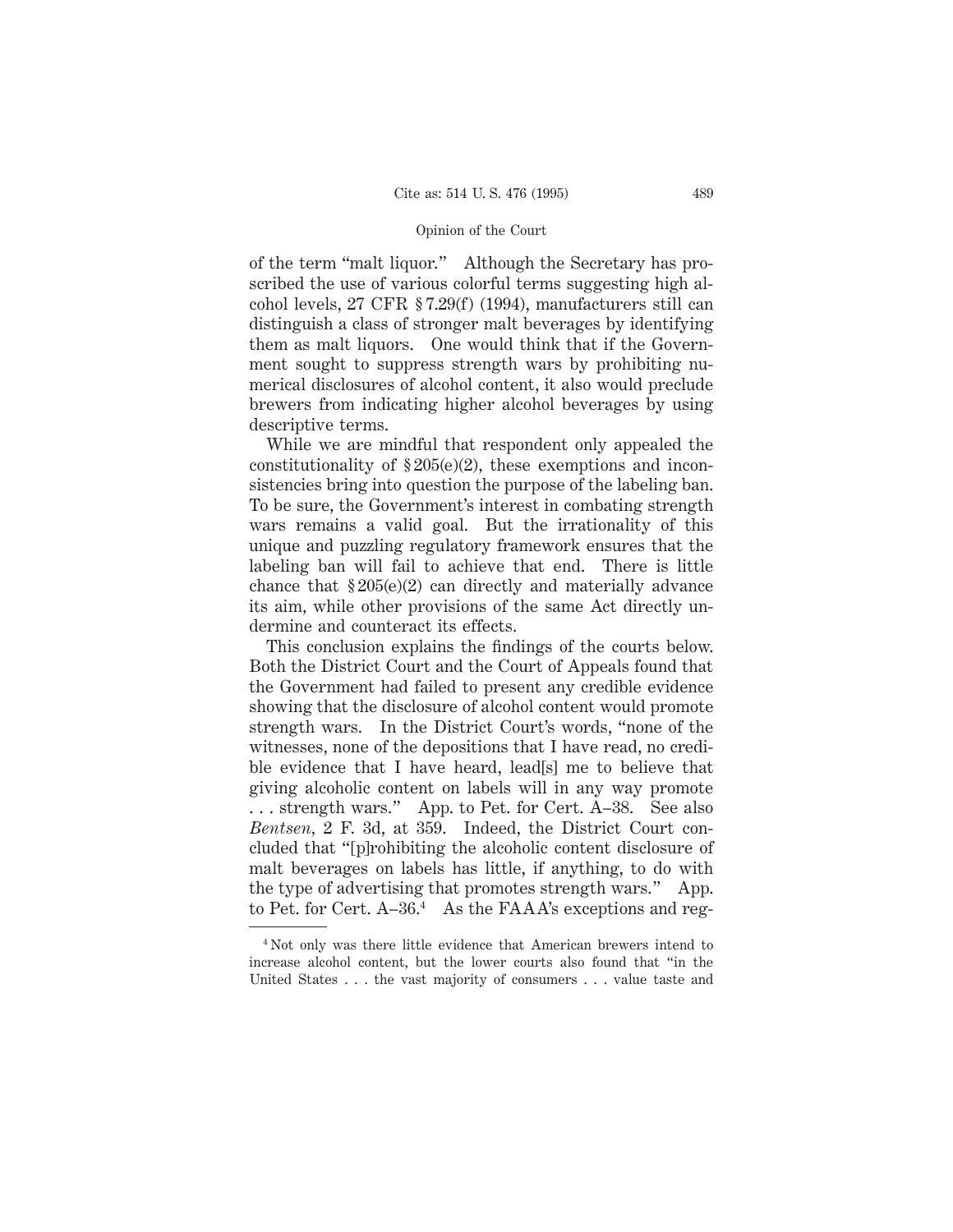ulations would have counteracted any effect the labeling ban had exerted, it is not surprising that the lower courts did not find any evidence that § 205(e)(2) had suppressed strength wars.

The Government's brief submits anecdotal evidence and educated guesses to suggest that competition on the basis of alcohol content is occurring today and that  $\S 205(e)(2)$ 's ban has constrained strength wars that otherwise would burst out of control. These various tidbits, however, cannot overcome the irrationality of the regulatory scheme and the weight of the record. The Government did not offer any convincing evidence that the labeling ban has inhibited strength wars. Indeed, it could not, in light of the effect of the FAAA's other provisions. The absence of strength wars over the past six decades may have resulted from any number of factors.

Nor do we think that respondent's litigating positions can be used against it as proof that the Government's regulation is necessary. That respondent wishes to disseminate factual information concerning alcohol content does not demonstrate that it intends to compete on the basis of alcohol content. Brewers may have many different reasons—only one of which might be a desire to wage a strength war—why they wish to disclose the potency of their beverages.

Even if § 205(e)(2) did meet the *Edenfield* standard, it would still not survive First Amendment scrutiny because the Government's regulation of speech is not sufficiently tailored to its goal. The Government argues that a sufficient "fit" exists here because the labeling ban applies to only one product characteristic and because the ban does not prohibit all disclosures of alcohol content—it applies only to those involving labeling and advertising. In response, respondent suggests several alternatives, such as directly limiting the alcohol content of beers, prohibiting marketing efforts em-

lower calories—both of which are adversely affected by increased alcohol strength." *Bentsen,* 2 F. 3d, at 359; accord, App. to Pet. for Cert. A–37.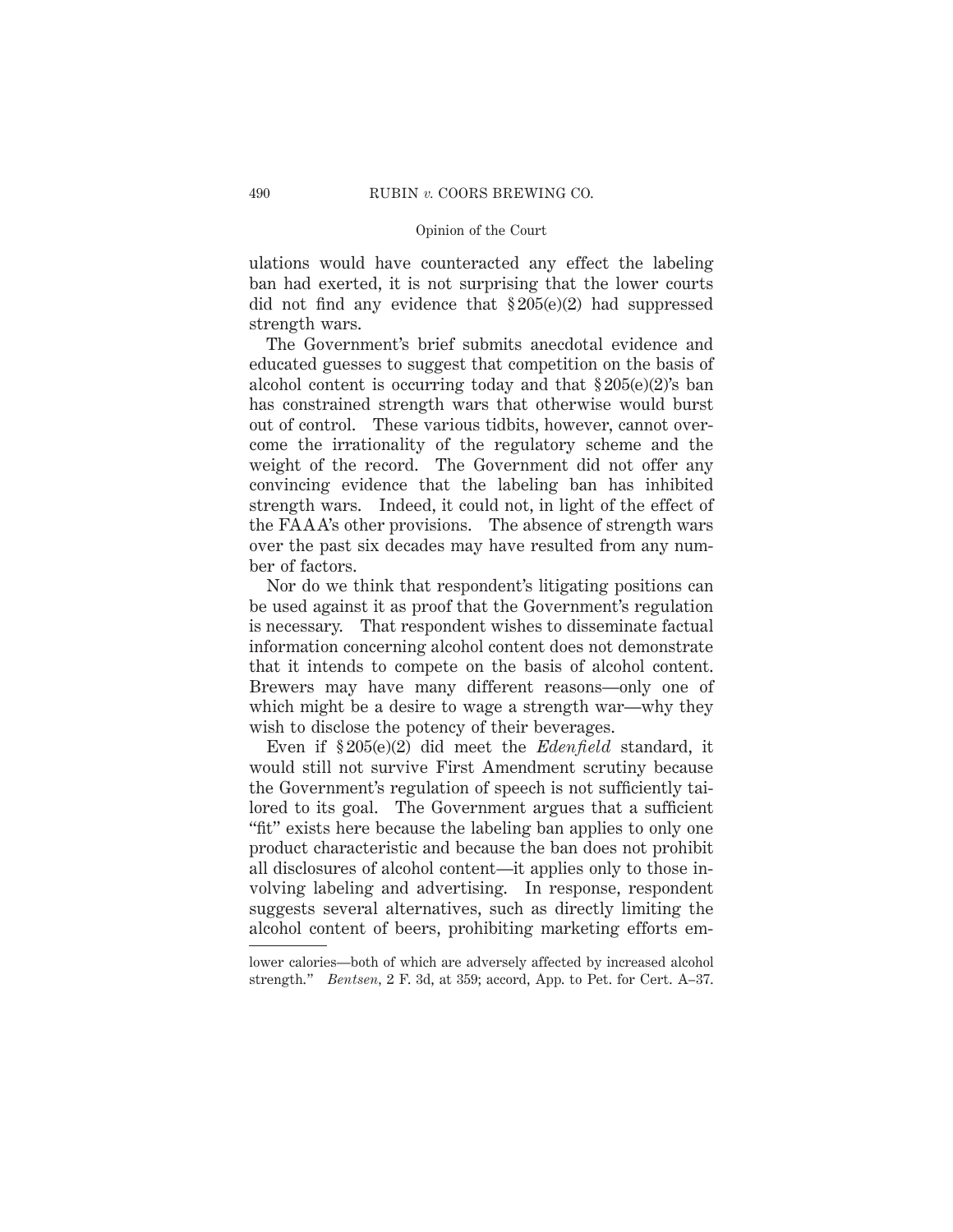phasizing high alcohol strength (which is apparently the policy in some other western nations), or limiting the labeling ban only to malt liquors, which is the segment of the market that allegedly is threatened with a strength war. We agree that the availability of these options, all of which could advance the Government's asserted interest in a manner less intrusive to respondent's First Amendment rights, indicates that  $$205(e)(2)$  is more extensive than necessary.

### IV

In sum, although the Government may have a substantial interest in suppressing strength wars in the beer market, the FAAA's countervailing provisions prevent  $$205(e)(2)$ from furthering that purpose in a direct and material fashion. The FAAA's defects are further highlighted by the availability of alternatives that would prove less intrusive to the First Amendment's protections for commercial speech. Because we find that § 205(e)(2) fails the *Central Hudson* test, we affirm the decision of the court below.

#### *It is so ordered.*

# Justice Stevens, concurring in the judgment.

Although I agree with the Court's persuasive demonstration that this statute does not serve the Government's purported interest in preventing "strength wars," I write separately because I am convinced that the constitutional infirmity in the statute is more patent than the Court's opinion indicates. Instead of relying on the formulaic approach announced in *Central Hudson Gas & Elec. Corp.* v. *Public Serv. Comm'n of N. Y.,* 447 U. S. 557 (1980), I believe the Court should ask whether the justification for allowing more regulation of commercial speech than other speech has any application to this unusual statute.

In my opinion the "commercial speech doctrine" is unsuited to this case, because the Federal Alcohol Administra-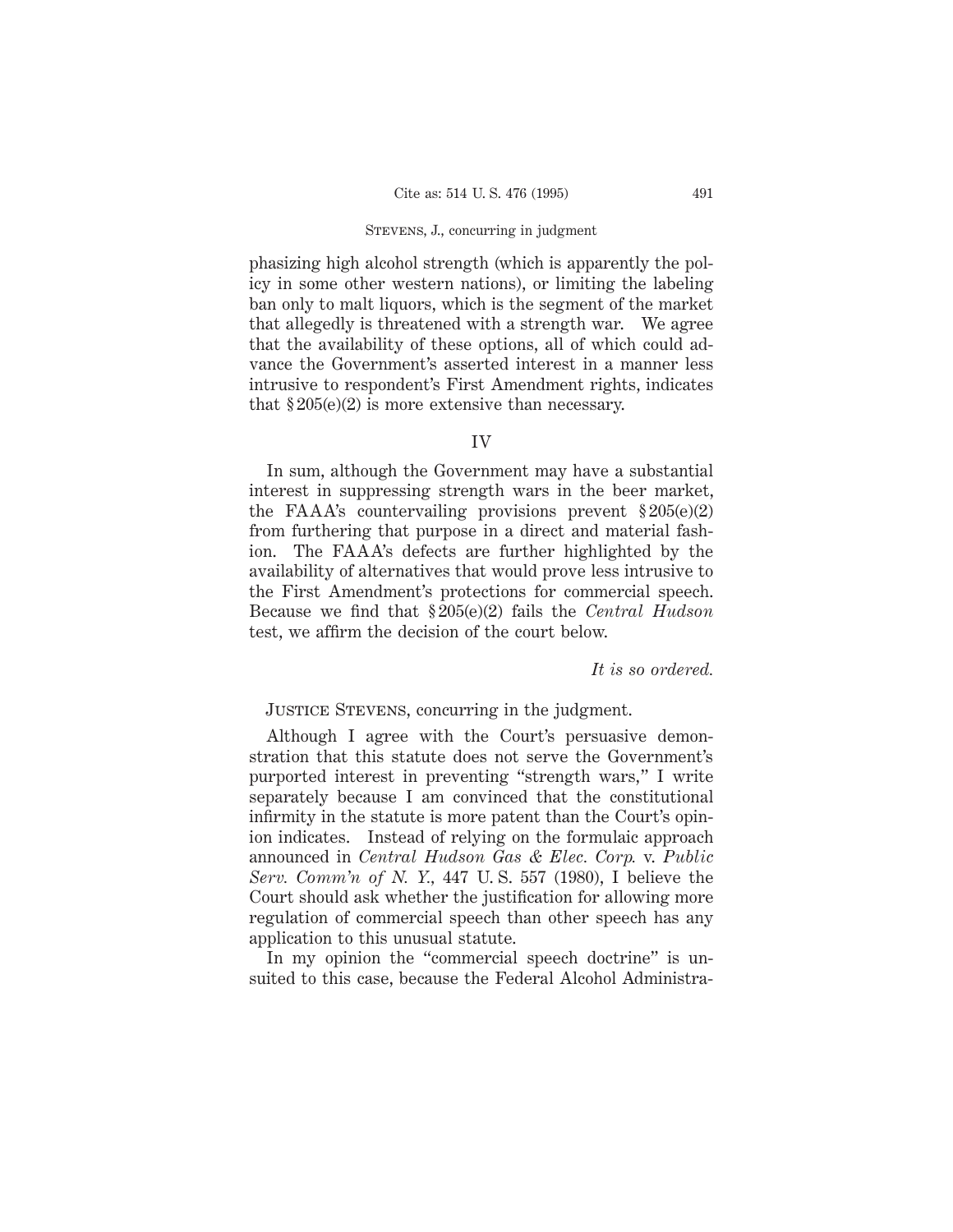tion Act (FAAA) neither prevents misleading speech nor protects consumers from the dangers of incomplete information. A truthful statement about the alcohol content of malt beverages would receive full First Amendment protection in any other context; without some justification tailored to the special character of commercial speech, the Government should not be able to suppress the same truthful speech merely because it happens to appear on the label of a product for sale.

I

The First Amendment generally protects the right not to speak as well as the right to speak. See *McIntyre* v. *Ohio Elections Comm'n, ante,* at 342; *Miami Herald Publishing Co.* v. *Tornillo,* 418 U. S. 241 (1974); cf. *Wallace* v. *Jaffree,* 472 U. S. 38, 51–52 (1985). In the commercial context, however, government is not only permitted to prohibit misleading speech that would be protected in other contexts, *Virginia Bd. of Pharmacy* v. *Virginia Citizens Consumer Council, Inc.,* 425 U. S. 748, 771–772 (1976), but it often requires affirmative disclosures that the speaker might not make volun- $\text{tarily.}$ <sup>1</sup> The regulation of statements about alcohol content in the statute before us today is a curious blend of prohibitions and requirements. It prohibits the disclosure of the strength of some malt beverages while requiring the disclosure of the strength of vintage wines. In my judgment the former prohibition is just as unacceptable in a commercial context as in any other because it is not supported by the rationales for treating commercial speech differently under

<sup>1</sup> See *In re R. M. J.,* 455 U. S. 191, 201 (1982) ("[A] warning or disclaimer might be appropriately required . . . in order to dissipate the possibility of consumer confusion or deception"), citing *Bates* v. *State Bar of Ariz.,* 433 U. S. 350, 375 (1977); see also 15 U. S. C. § 1333 (requiring "Surgeon General's Warning" labels on cigarettes); 21 U. S. C. § 343 (1988 ed. and Supp. V) (setting labeling requirements for food products); 21 U. S. C. § 352 (1988 ed. and Supp. V) (setting labeling requirements for drug products); 15 U. S. C. § 77e (requiring registration statement before selling securities).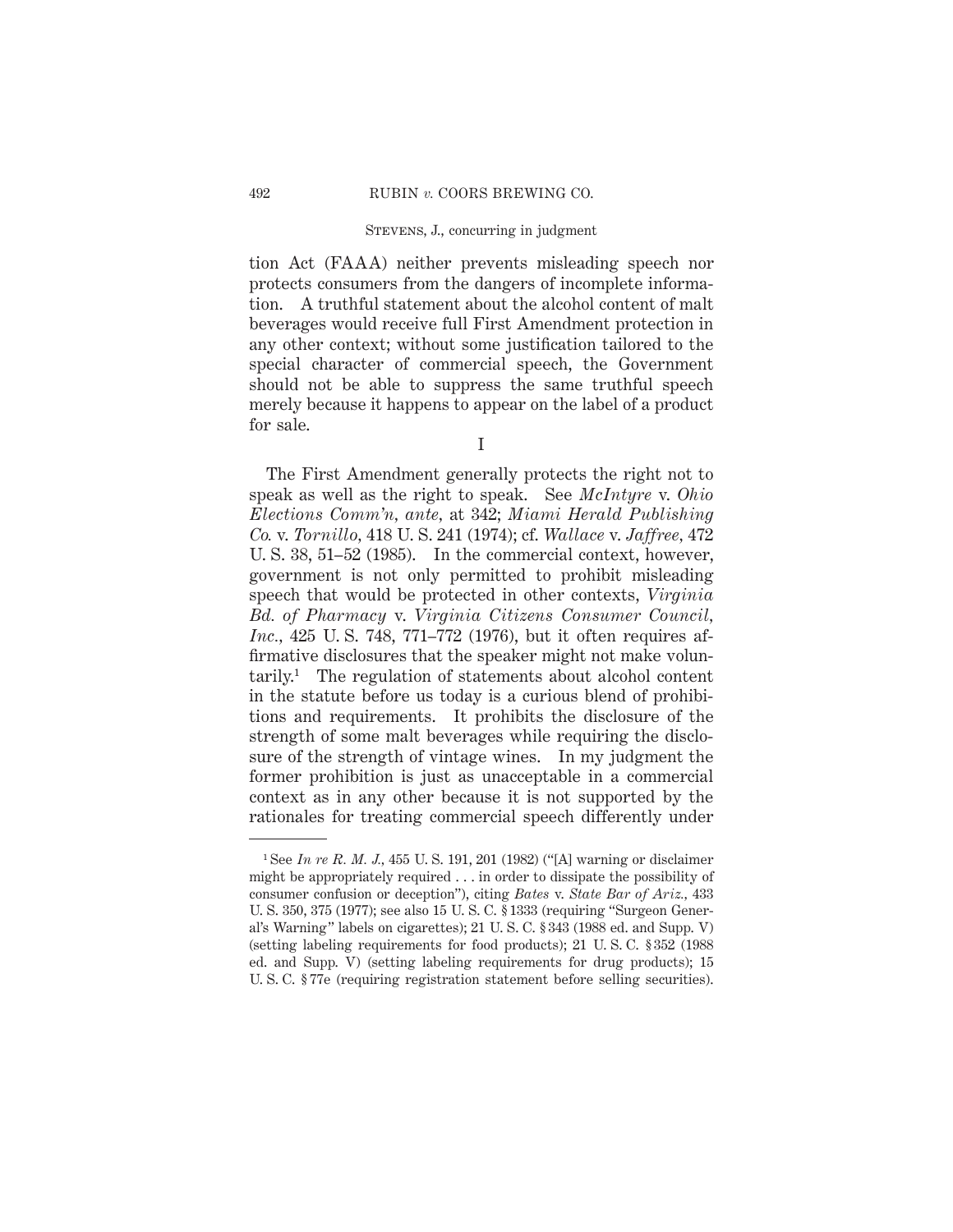the First Amendment: that is, the importance of avoiding deception and protecting the consumer from inaccurate or incomplete information in a realm in which the accuracy of speech is generally ascertainable by the speaker.

I am willing to assume that an interest in avoiding the harmful consequences of so-called "strength wars" would justify disclosure requirements explaining the risks and predictable harms associated with the consumption of alcoholic beverages. Such a measure could be justified as a means to ensure that consumers are not led, by incomplete or inaccurate information, to purchase products they would not purchase if they knew the truth about them. I see no basis, however, for upholding a prohibition against the dissemination of truthful, nonmisleading information about an alcoholic beverage merely because the message is propounded in a commercial context.

The Court's continued reliance on the misguided approach adopted in *Central Hudson* makes this case appear more difficult than it is. In *Central Hudson,* the Court held that commercial speech is categorically distinct from other speech protected by the First Amendment. 447 U. S., at 561–566, and n. 5. Defining "commercial speech," alternatively, as "expression related solely to the economic interests of the speaker and its audience," *id.*, at 561, and as "'speech proposing a commercial transaction,' " *id.,* at 562, quoting *Ohralik* v. *Ohio State Bar Assn.,* 436 U. S. 447, 455–456 (1978), the Court adopted its much-quoted four-part test for determining when the government may abridge such expression. In my opinion the borders of the commercial speech category are not nearly as clear as the Court has assumed, and its four-part test is not related to the reasons for allowing more regulation of commercial speech than other speech. See *Central Hudson,* 447 U. S., at 579–582 (Stevens, J., concurring in judgment).

II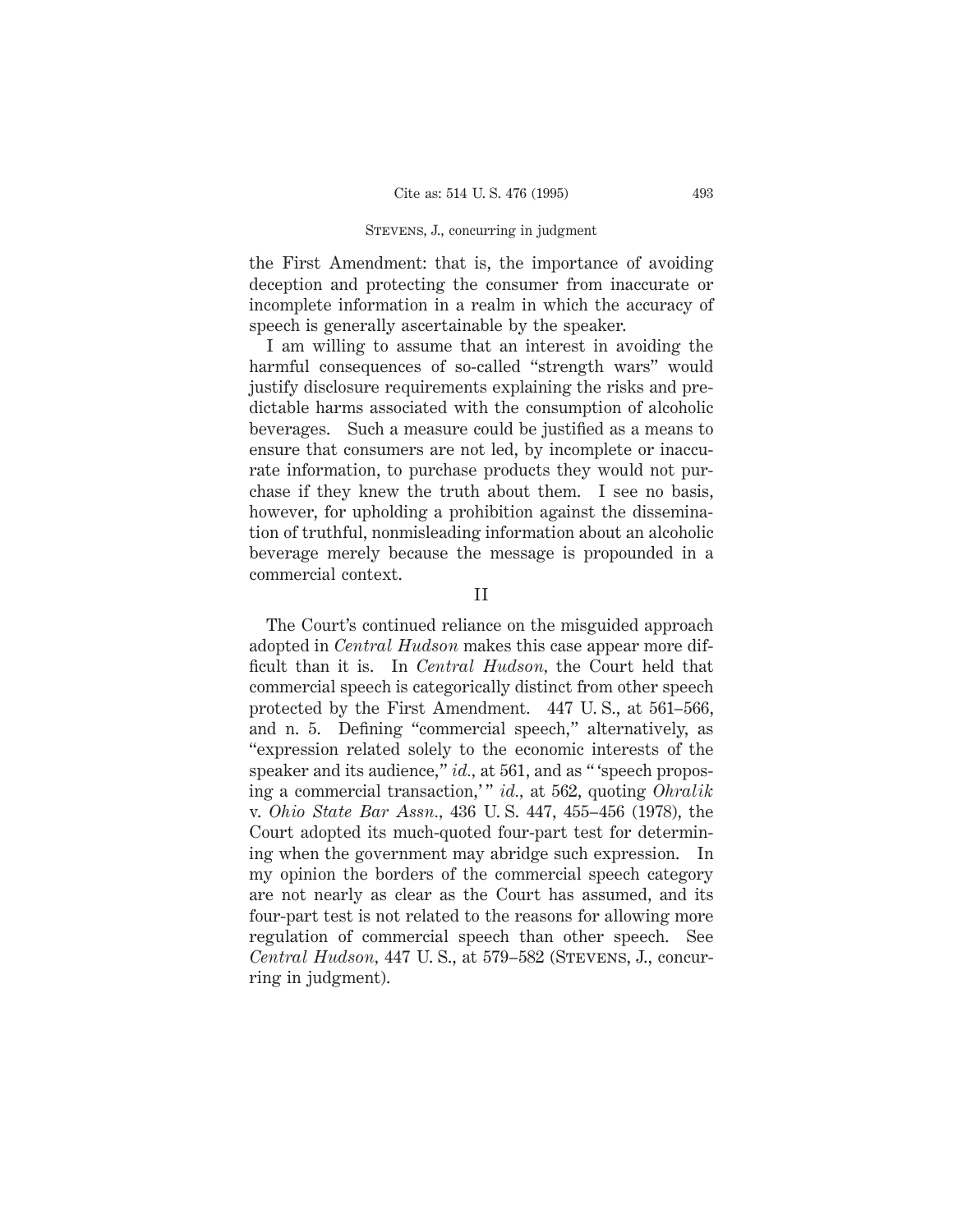The case before us aptly demonstrates the artificiality of a rigid commercial/noncommercial distinction. The speech at issue here is an unadorned, accurate statement, on the label of a bottle of beer, of the alcohol content of the beverage contained therein. This, the majority finds, *ante,* at 481– 482, is "commercial speech." The majority does not explain why the words "4.73% alcohol by volume"<sup>2</sup> are commercial. Presumably, if a nonprofit consumer protection group were to publish the identical statement, "Coors beer has 4.73% alcohol by volume," on the cover of a magazine, the Court would not label the speech "commercial." It thus appears, from the facts of this case, that whether or not speech is "commercial" has no necessary relationship to its content. If the Coors label is commercial speech, then, I suppose it must be because (as in *Central Hudson*) the motivation of the speaker is to sell a product, or because the speech tends to induce consumers to buy a product.3 Yet, economic motivation or impact alone cannot make speech less deserving of constitutional protection, or else all authors and artists who sell their works would be correspondingly disadvantaged. Neither can the value of speech be diminished solely because of its placement on the label of a product. Surely a piece of newsworthy information on the cover of a magazine, or a book review on the back of a book's dust jacket, is entitled to full constitutional protection.

As a matter of common sense, any description of commercial speech that is intended to identify the category of speech entitled to less First Amendment protection should relate to the reasons for permitting broader regulation: namely, commercial speech's potential to mislead. See *Virginia Bd. of*

<sup>&</sup>lt;sup>2</sup>The 4.73 percent figure comes from an "[i]ndependent [l]aboratory [a]nalysis" of Coors beer cited in a Coors advertisement. App. 65.

<sup>3</sup> The inducement rationale might also apply to a consumer protection publication, if it is sold on a newsrack, as some consumers will buy the publication because they wish to learn the varying alcohol contents of competing products.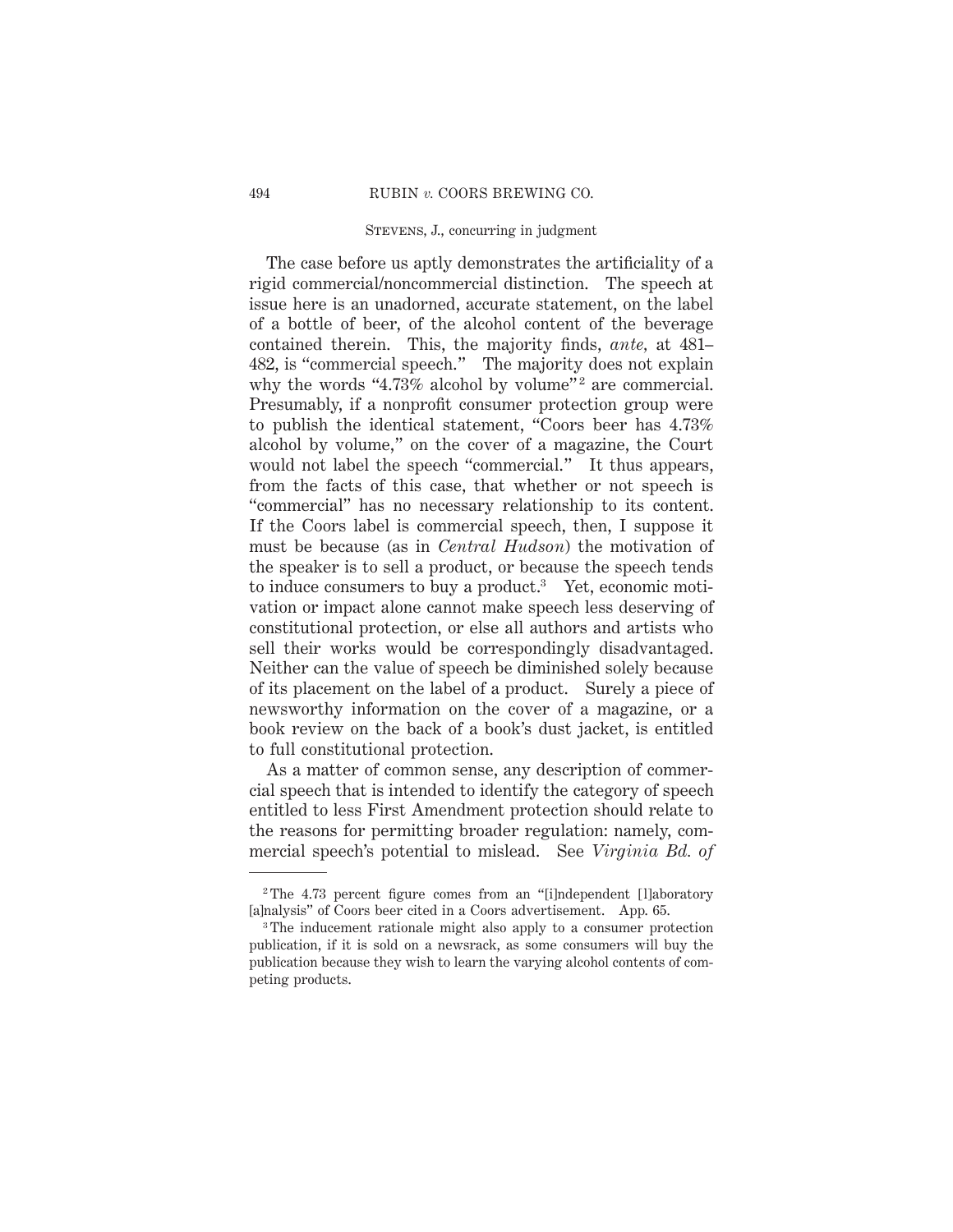*Pharmacy,* 425 U. S., at 771–772; *Bates,* 433 U. S., at 383–384; *Bolger* v. *Youngs Drug Products Corp.,* 463 U. S. 60, 81–83 (1983) (Stevens, J., concurring in judgment); see also *Cincinnati* v. *Discovery Network, Inc.,* 507 U. S. 410, 426 (1993) (city's regulation of commercial speech bore no relationship to reasons why commercial speech is entitled to less protection). Although some false and misleading statements are entitled to First Amendment protection in the political realm, see, *e. g., Gertz* v. *Robert Welch, Inc.,* 418 U. S. 323 (1974); *New York Times Co.* v. *Sullivan,* 376 U. S. 254 (1964), the special character of commercial expression justifies restrictions on misleading speech that would not be tolerated elsewhere. As Justice Stewart explained:

"In contrast to the press, which must often attempt to assemble the true facts from sketchy and sometimes conflicting sources under the pressure of publication deadlines, the commercial advertiser generally knows the product or service he seeks to sell and is in a position to verify the accuracy of his factual representations before he disseminates them. The advertiser's access to the truth about his product and its price substantially eliminates any danger that government regulation of false or misleading price or product advertising will chill accurate and nondeceptive commercial expression. There is, therefore, little need to sanction 'some falsehood in order to protect speech that matters.'" *Virginia Bd. of Pharmacy,* 425 U. S., at 777–778 (concurring opinion), quoting *Gertz* v. *Robert Welch, Inc.,* 418 U. S., at 341.4

<sup>4</sup> Justice Stewart's reasoning has been the subject of scholarly criticism, on the ground that some speech surrounding a commercial transaction is not readily verifiable, while some political speech is easily verifiable by the speaker. See Farber, Commercial Speech and First Amendment Theory, 74 Nw. U. L. Rev. 372, 385–386 (1979). Although I agree that Justice Stewart's distinction will not extend to every instance of expression, I think his theory makes good sense as a general rule. Most of the time, if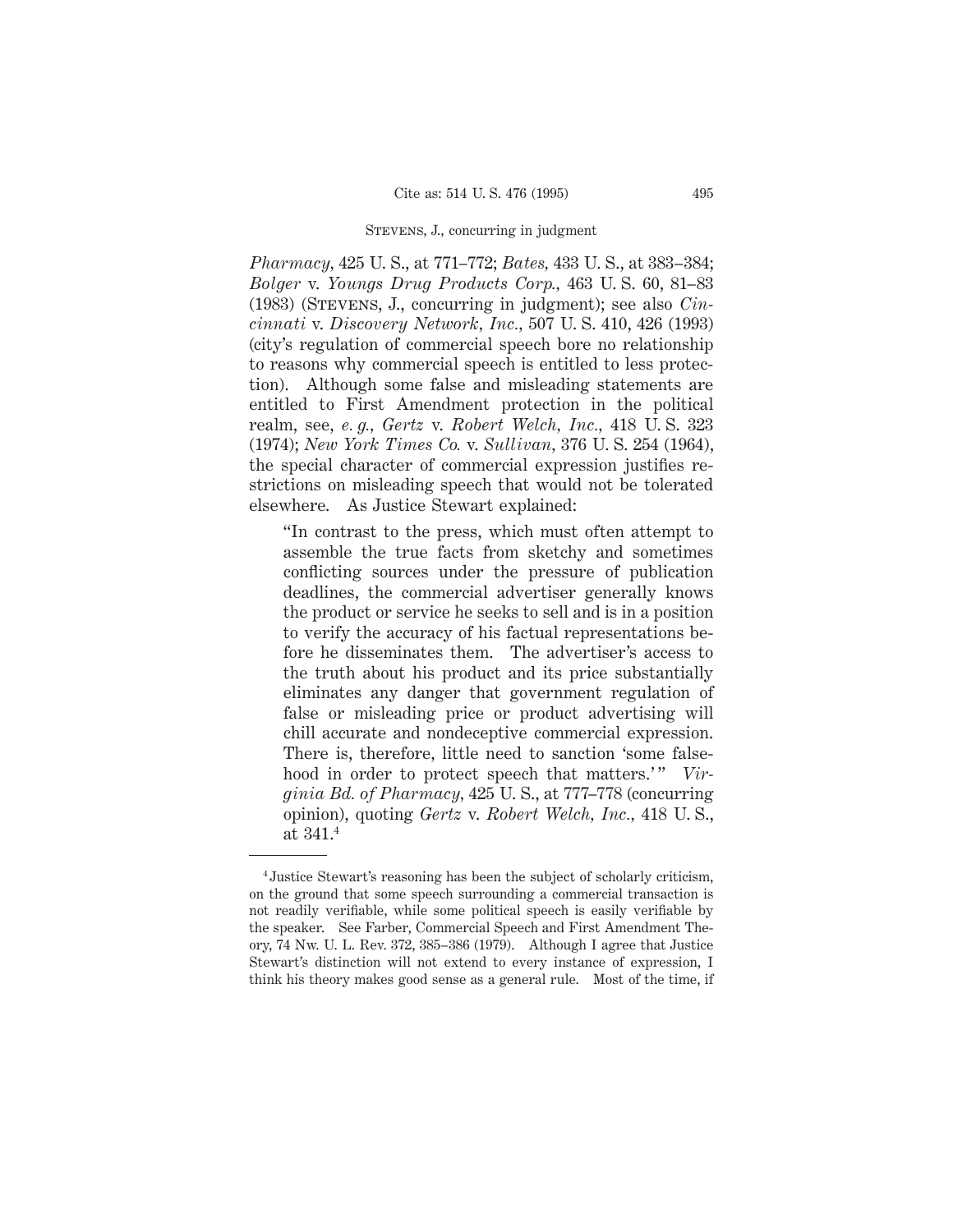See also *Bates,* 433 U. S., at 383.

Not only does regulation of inaccurate commercial speech exclude little truthful speech from the market, but false or misleading speech in the commercial realm also lacks the value that sometimes inheres in false or misleading political speech. Transaction-driven speech usually does not touch on a subject of public debate, and thus misleading statements in that context are unlikely to engender the beneficial public discourse that flows from political controversy. Moreover, the consequences of false commercial speech can be particularly severe: Investors may lose their savings, and consumers may purchase products that are more dangerous than they believe or that do not work as advertised. Finally, because commercial speech often occurs in the place of sale, consumers may respond to the falsehood before there is time for more speech and considered reflection to minimize the risks of being misled. See *Ohralik,* 436 U. S., at 447, 457–458 (distinguishing in-person attorney solicitation of clients from written solicitation). The evils of false commercial speech, which may have an immediate harmful impact on commercial transactions, together with the ability of purveyors of commercial speech to control falsehoods, explain why we tolerate more governmental regulation of this speech than of most other speech.

In this case, the Government has not identified a sufficient interest in suppressing the truthful, unadorned, informative speech at issue here. If Congress had sought to regulate all statements of alcohol content (say, to require that they be of a size visible to consumers or that they provide specific

a seller is representing a fact or making a prediction about his product, the seller will know whether his statements are false or misleading and he will be able to correct them. On the other hand, the purveyor of political speech is more often (though concededly not always) an observer who is in a poor position to verify its truth. The paradigm example of this latter phenomenon is, of course, the journalist who must rely on confidential sources for his information.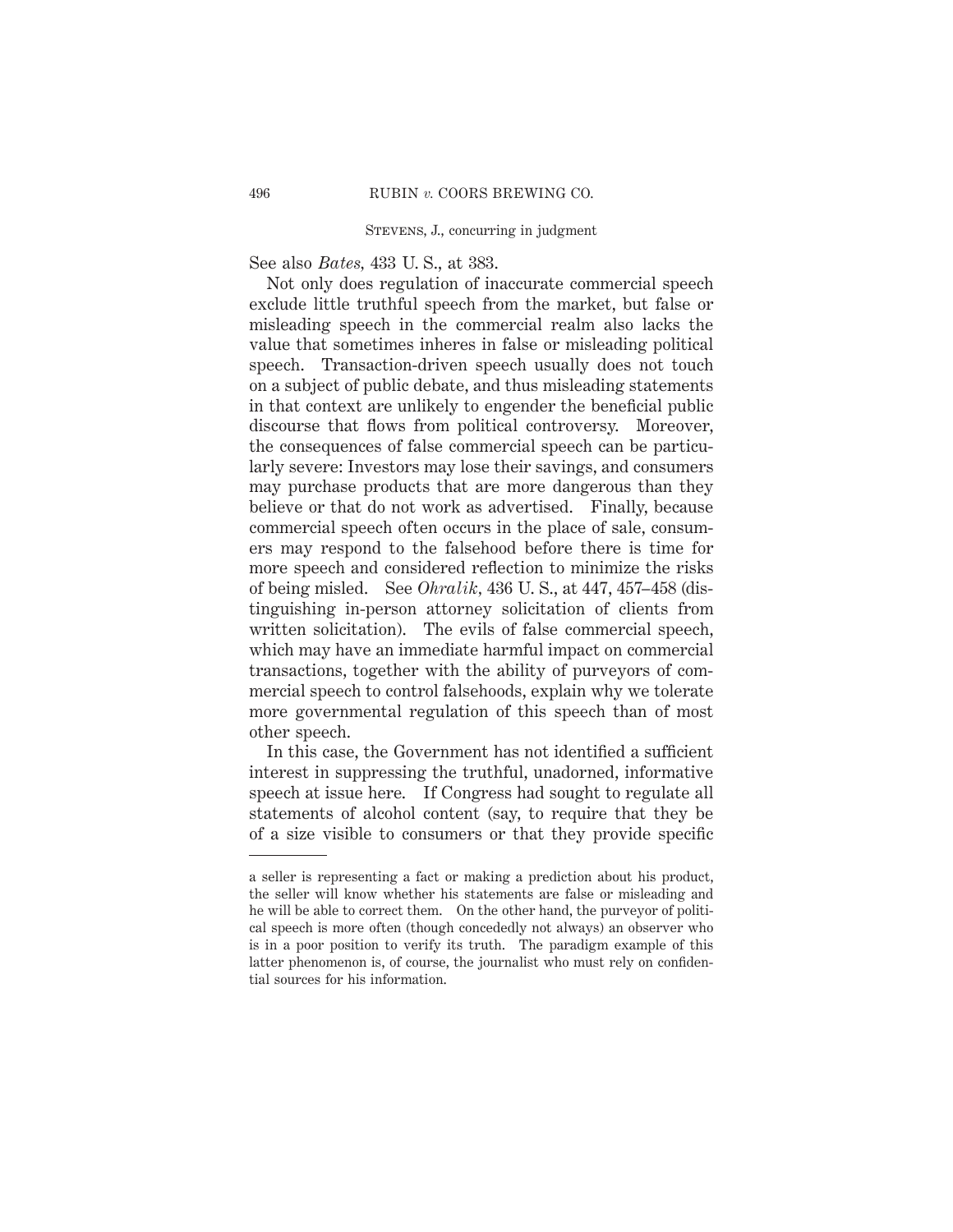information for comparative purposes) in order to prevent brewers from misleading consumers as to the true alcohol content of their beverages, then this would be a different case. But absent that concern, I think respondent has a constitutional right to give the public accurate information about the alcoholic content of the malt beverages that it produces. I see no reason why the fact that such information is disseminated on the labels of respondent's products should diminish that constitutional protection. On the contrary, the statute at issue here should be subjected to the same stringent review as any other content-based abridgment of protected speech.

III

Whatever standard is applied, I find no merit whatsoever in the Government's assertion that an interest in restraining competition among brewers to satisfy consumer demand for stronger beverages justifies a statutory abridgment of truthful speech. Any "interest" in restricting the flow of accurate information because of the perceived danger of that knowledge is anathema to the First Amendment; more speech and a better informed citizenry are among the central goals of the Free Speech Clause. Accordingly, the Constitution is most skeptical of supposed state interests that seek to keep people in the dark for what the government believes to be their own good. See *Virginia Bd. of Pharmacy,* 425 U. S., at 769–770; *Bates,* 433 U. S., at 374–375. One of the vagaries of the "commercial speech" doctrine in its current form is that the Court sometimes takes such paternalistic motives seriously. See *United States* v. *Edge Broadcasting Co.*, 509 U.S. 418, 439–440 (1993) (STEVENS, J., dissenting); *Posadas de Puerto Rico Associates* v. *Tourism Co. of P. R.,* 478 U. S. 328, 358 (1986) (Brennan, J., dissenting).

In my opinion, the Government's asserted interest, that consumers should be misled or uninformed for their own protection, does not suffice to justify restrictions on protected speech in *any* context, whether under "exacting scrutiny" or